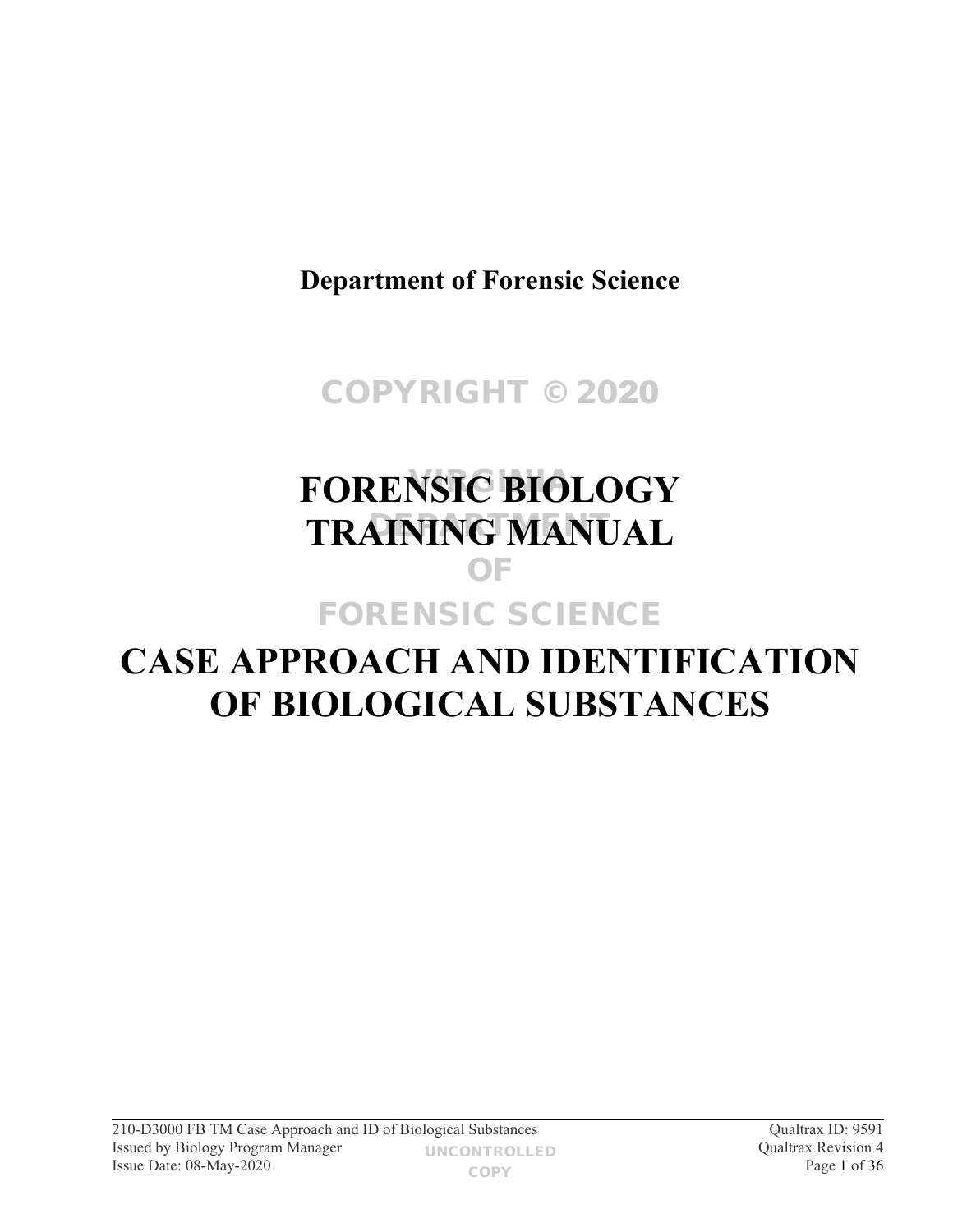#### **TABLE OF CONTENTS**

VIRGINIA

DEPARTMENT

OF

#### **1 [Overview of Training Program](#page-3-0)**

- **1.1 Purpose and Scope**
- **1.2 Coordination of the Program**
- **1.3 Training Period**
- **1.4 Location of Training**
- **1.5 Guidelines for Comprehensive Oral Competency Examination**
- **1.6 Guidelines for Final Comprehensive Mock Trial**
- **1.7 Transition from Trainee to Examiner**
- **1.8 Instructions for the Training Coordinator**
- **1.9 Instructions for the Trainee**
- **2 [Safety](#page-7-0)**
	- **2.1 Bloodborne Pathogens** COPYRIGHT © 2020
	- **2.2 Hazards**
	- **2.3 Safety Procedures**

#### **3 [Receiving and Handling Physical Evidence](#page-8-0)**

- **3.1** *Taq* **DNA Polymerase**
- **3.2 PCR Primers**

#### **4 [Introduction to the Microscope](#page-10-0)**

- **4.1 Purpose and Scope**
- **4.2 Technical Notes 4.3 Tasks** FORENSIC SCIENCE
- **4.4 Evaluation**

#### **5 [Indication of Blood](#page-12-0)**

- **5.1 Purpose and Scope**
- **5.2 Technical Notes**
- **5.3 Tasks**
- **5.4 Evaluation**

#### **6 [Identification of Semen](#page-15-0)**

- **6.1 Purpose and Scope**
- **6.2 Technical Notes**
- **6.3 Tasks**
- **6.4 Evaluation**
- **7 [Related Procedures](#page-18-0)**
	- **7.1 Purpose and Scope**
	- **7.2 Technical Notes**
	- **7.3 Tasks**
	- **7.4 Evaluation**

#### **8 [Deoxyribonucleic Acid \(DNA\)](#page-20-0)**

#### **8.1 Purpose and Scope**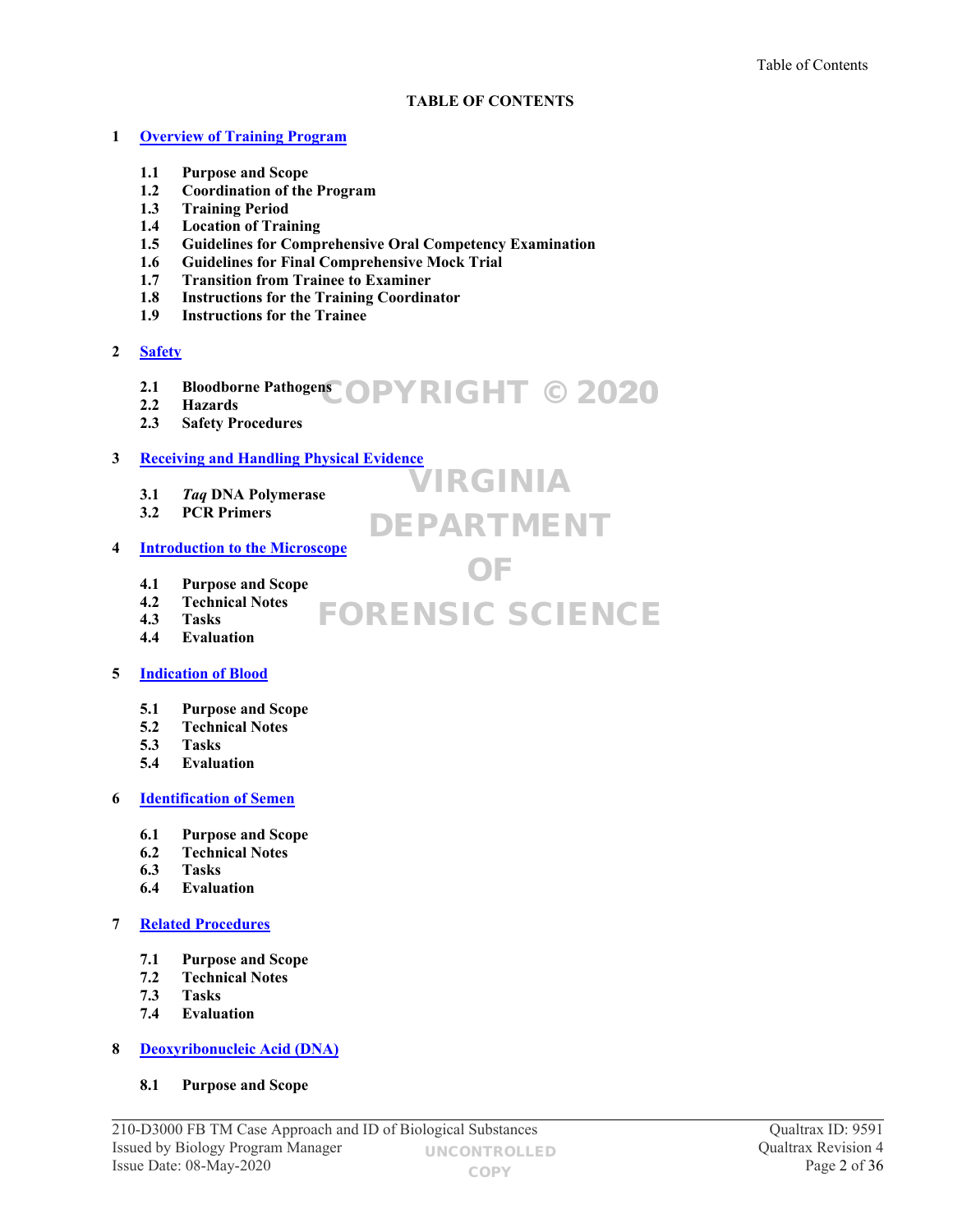- **8.2 Tasks**
- **8.3 Evaluation**

#### **9 [General Report Writing](#page-21-0)**

- **9.1 Purpose and Scope**
- **9.2 Tasks**
- **9.3 Evaluation**

#### **10 [Testimony and Expert Witness Qualification](#page-22-0)**

- **10.1 Purpose and Scope**
- **10.2 Tasks**
- **10.3 Evaluation**

#### **Appendix A [References and Required Readings](#page-23-0) Appendix B [Study Questions](#page-30-0)** COPYRIGHT © 2020

# VIRGINIA DEPARTMENT OF FORENSIC SCIENCE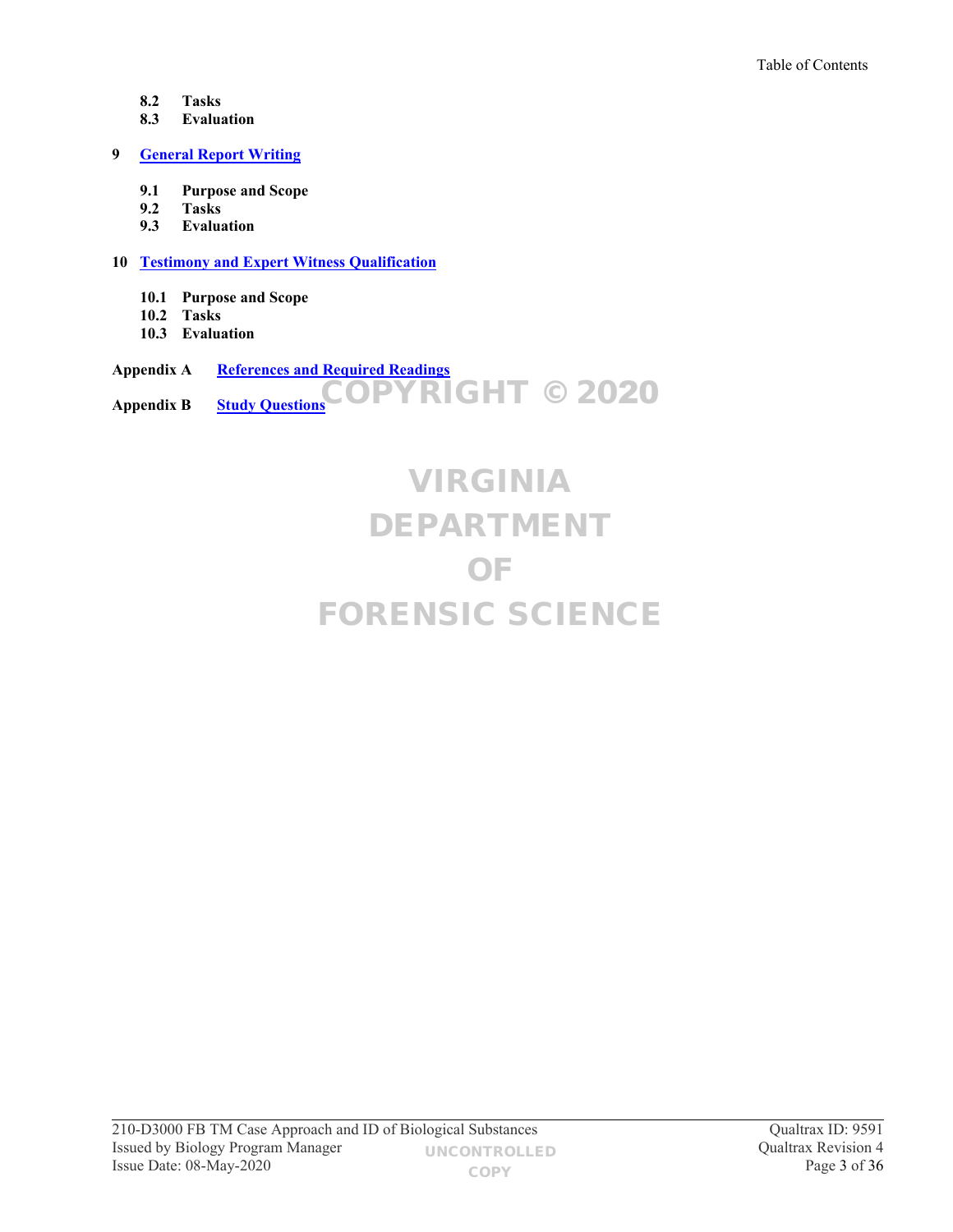#### <span id="page-3-0"></span>**1 OVERVIEW OF TRAINING PROGRAM**

Trainees with prior applicable experience may follow an abbreviated training plan as deemed appropriate by the Biology Program Manager.

Modifications for Forensic Scientist I (Forensic Scientist – Biologist) trainees will be made on an individual basis as deemed appropriate by the Biology Program Manager.

#### **1.1 Purpose and Scope**

The purpose of this document is to provide a uniform training program for forensic case approach and the recognition and/or identification of biological samples. It is designed to develop a person with a good scientific background into a qualified forensic examiner by providing the trainee with the knowledge and application of accepted procedures of forensic biological screening, as well as their legal significance and evidentiary value.

The program will provide exposure to methods, techniques and procedures presently used and accepted by the courts and forensic biologists. Additionally, it will provide for an exposure to the pertinent literature available in courts and forensic biologists. Additionally, it will provide for an exposure to the pertinent literature available in<br>the field and to the laws governing the handling of evidential materials. Most of the training will be on the methods currently used in the Virginia Department of Forensic Science Forensic Biology Section, thus allowing the trainee to become proficient in these as applied to both known and case materials. Methods previously employed by the Department should be reviewed in the event the trainee eventually becomes involved in a cold case analysis. VIRGINIA

Because each case a forensic examiner analyzes has the potential of involving him/her as an expert witness in Because each case a forensic examiner analyzes has the potential of involving infibile as an expert whiless in<br>courtroom testimony, testimony training is equally important as the analytical training. Therefore, the trainin will also provide exposure to court procedures and assistance in developing the skills necessary for effective expert witness testimony. It is the training coordinator's responsibility to ensure that the trainee is thoroughly prepared for legal questioning. This can be done by a combination of mock trials, prearranged as well as prepared for legal questioning. This can be done by a combination of mock trials, prearranged as well as impromptu question and answer sessions, pertinent literature review, and observation of courtroom testimony Impromptu question and answer sessions, pertinent interature review, and observative by experienced examiners.

The sequence in which the tasks are presented in the outline should not necessarily be considered as a mandatory order of instruction. If a particular sequence is considered to be mandatory, that sequence will be specified in the task lists below. If a Procedures Manual has been read and the information retained, the trainee is not required to re-read it in its entirety simply because it is listed as a task in a particular area of study. Exposure to legal aspects and testimony will be continuous throughout the training.

Oral and practical examinations and/or mock trials encompassing several topics will be staged periodically.

The case approach and identification of biological substances training will be followed by DNA Analysis training (refer to the FB TM DNA Analysis). This case approach and ID of biological substances training program will culminate with a satisfactory performance on a formal oral competency examination and satisfactory performance in a minimum of two mini-mock/mock trials prior to proceeding with the DNA training.

If the trainee cannot meet the criteria expected of him/her during the period allowed for training in each of the areas, steps will be taken to effect the appropriate action.

#### **1.2 Coordination of the Program**

The training coordinator will be an experienced examiner. The coordinator may delegate certain duties and blocks of instruction to other qualified examiners, but will be responsible for the overall training and monthly training reports.

#### **1.3 Training Period**

It is estimated that this training program can be completed in two to three months, which is to include successful completion of the formal oral competency examination and a minimum of two informal mini-mock trials.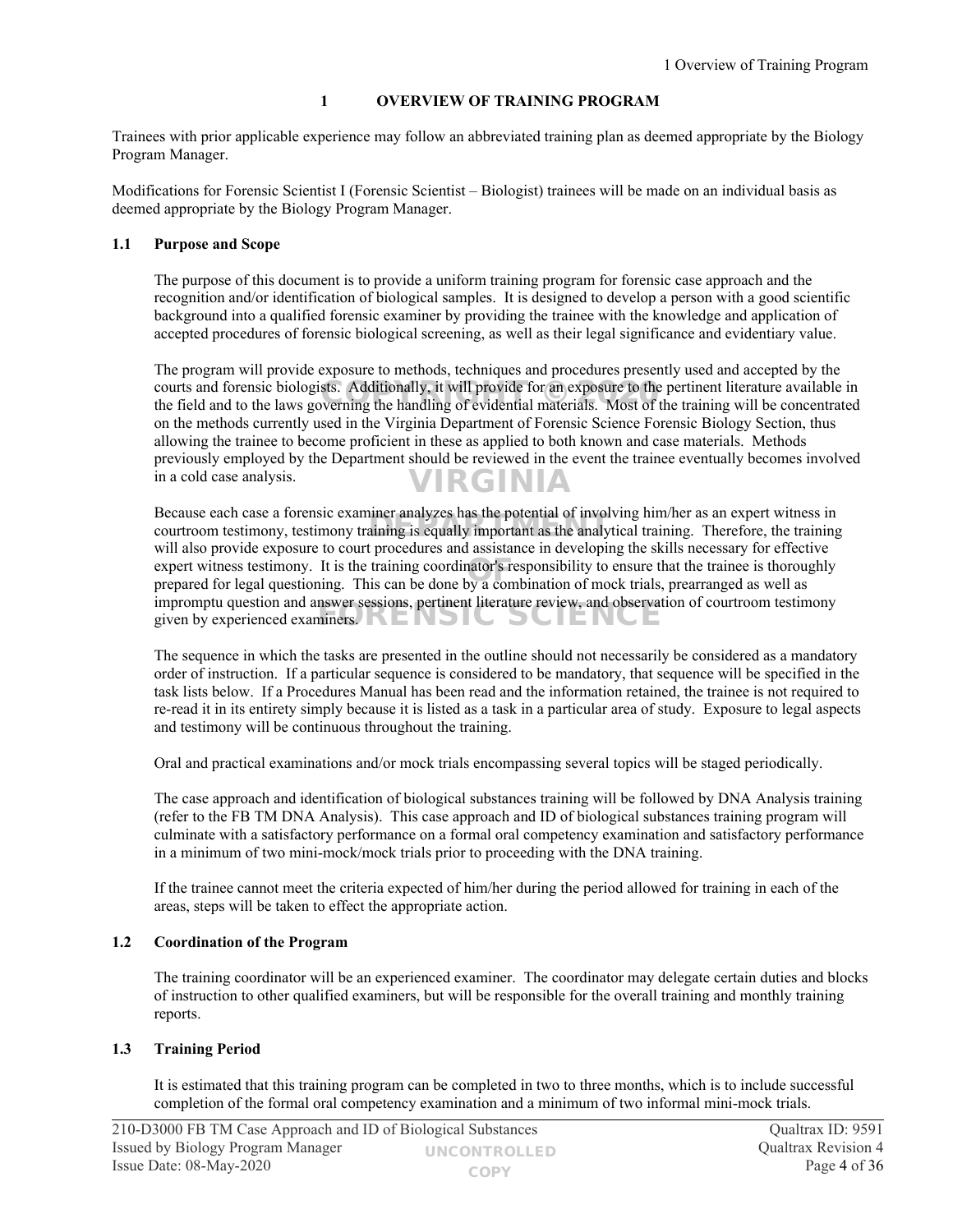Some individuals may require less time than others, depending on such factors as experience and education. The qualifications of the trainee will be evaluated and modifications will be made to this training program as appropriate. The length of the training period is a matter which will be left to the discretion of the Biology Program Manager, the trainee's supervisor, section supervisor (if different), and the training coordinator.

#### **1.4 Location of Training**

Whenever practical, the bulk of an individual's training will occur in the laboratory to which he/she will be assigned. If this is not possible, the training will be conducted at the most convenient laboratory. Certain phases of instruction may be scheduled at any of the four laboratories. Such arrangements will be made through the Biology Program Manager and Regional Director(s). Oversight and direction of the training will be provided by the Biology Program Manager.

#### **1.5 Guidelines for Oral Competency Examination**

- 1.5.1 An oral competency examination of the trainee will be conducted by the training coordinator, the section An oral competency examination of the trainee will be conducted by the training coordinator, the supervisor, the group supervisor (if different), the Biology Program Manager, and the Laboratory Director or designee to ascertain the technical knowledge of the individual. Questions will be used to ascertain whether the goals, as set forth in each technical portion of the training program, have been achieved. The questions that are asked and the outcome of the oral competency will be documented.
- 1.5.2 Immediately following the oral competency examination, the trainee may be released while the supervisor(s), the Biology Program Manager, and the Laboratory Director or designee evaluate the trainee's performance. DEPARTMEI
- 1.5.3 The outcome of the oral competency examination evaluation will be one of the following:
	- Satisfactory **SAUSTACTORY CORENSIC SCIENCE**
	- 1.5.3.1 If the panel deems the trainee's performance to be unsatisfactory, steps will be taken to effect the appropriate action, as determined by the panel.

#### **1.6 Guidelines for the Mini-Mock/Mock Trials**

- 1.6.1 The level of formality and required attendees will be determined by the section supervisor.
- 1.6.2 It is preferred that at least one of the mini-mock/mock trials be conducted using a case for which the trainee made case approach decisions and conducted the identification of biological substances testing.
	- 1.6.2.1 A real case that was examined by the trainee under the direct supervision of a qualified examiner may be used.
	- 1.6.2.2 A mock case created by the laboratory and provided to the trainee for this purpose may be used.
- 1.6.3 The mini-mock/mock trials will not exceed two (2) hours.
- 1.6.4 Prior to the trial, the "prosecutor" and the "defense attorney" may reach an agreement as to selected items to be introduced at trial in order to remain within the set time constraints.
- 1.6.5 Harassment of the expert witness by defense counsel or prosecutor will be kept to the minimum necessary to achieve the desired goal. Questioning by both the prosecutor and defense attorney(s) should be relevant and realistic.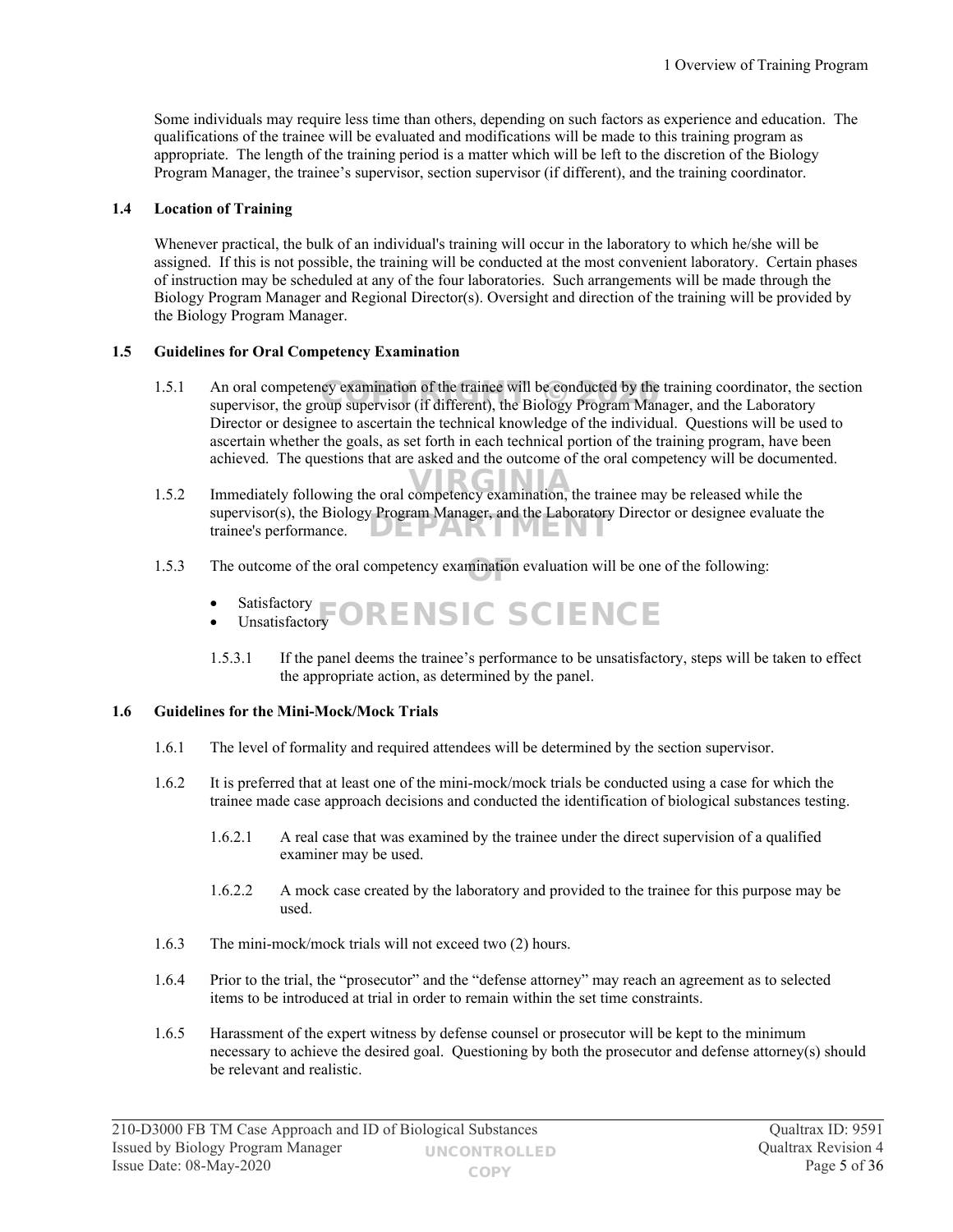- 1.6.6 There may be two "defense lawyers" at the trials, one of whom must be a qualified examiner in the Forensic Biology Section.
- 1.6.7 The trials may be stopped at any time upon the request of any of the involved parties.
- 1.6.8 Immediately following each trial, the trainee may be released while the attendees evaluate the trainee's performance.
- 1.6.9 The outcome of the mini-mock/mock trial evaluations will be:
	- Satisfactory
	- Unsatisfactory
	- 1.6.9.1 If the attendees deem the trainee's performance to be unsatisfactory, steps will be taken to effect the appropriate action, as determined by the panel.

1.6.10 The evaluation may be followed by a short performance critique.

#### **1.7 Instructions for the Training Coordinator**

**NOTE:** Refer to the Department Quality Manual for the requirements for training documentation and for the retention requirements for those records.

The intent of the training program is to ensure that each and every trainee is provided with certain basic principles Ine intent of the training program is to ensure that each and every trainee is provided with certain basic principl<br>and fundamentals necessary for the complete education of an examiner in the Forensic Biology Section. All the listed topics must be incorporated into the program. However, education and prior experience of the trainee will be used as a guide to determine the amount of time devoted to each topic. Some of the topics will suggest an order of events and this ranking should be followed. ANY DEVIATION EROM THE CONTENTS OF THIS order of events and this ranking should be followed. ANY DEVIATION FROM THE CONTENTS OF THIS PROTOCOL MUST BE CLEARED WITH THE BIOLOGY PROGRAM MANAGER PRIOR TO IMPLEMENTATION. IMPLEMENTATION.

At the culmination of the training, the trainee should be able to demonstrate through the Oral Competency Examination and the minimum of two mini-mock trials:

- Knowledge of the principles and practices of forensic body fluid identification as these relate to the analysis of case material.
- Knowledge of the theory and application of instrumentation and specialized techniques used to examine biological evidence.
- The ability to independently assess and implement sound case approach and accurately test for and/or identify biological substances.
- The ability to accurately document the findings of all analyses in accordance with Department and Section policies and procedures, and to accurately report those findings in a Certificate of Analysis.
- The ability to skillfully present and defend case approach decisions and the results of testing associated with the identification of biological substances in a court of law.
- 1.7.1 The training coordinator, or designated examiner, will document the completion of each required training task by the trainee on the Training Documentation Form.
	- 1.7.1.1 The completed Training Documentation Form will be retained by the trainee in his/her training notebook.
	- 1.7.1.2 One copy of all completed Training Documentation Forms will accompany the training coordinator's final report (after completion of both this manual's requirements as well as those detailed in the FB TM DNA Analysis) to the Biology Program Manager stating that all aspects of the training program have been completed satisfactorily.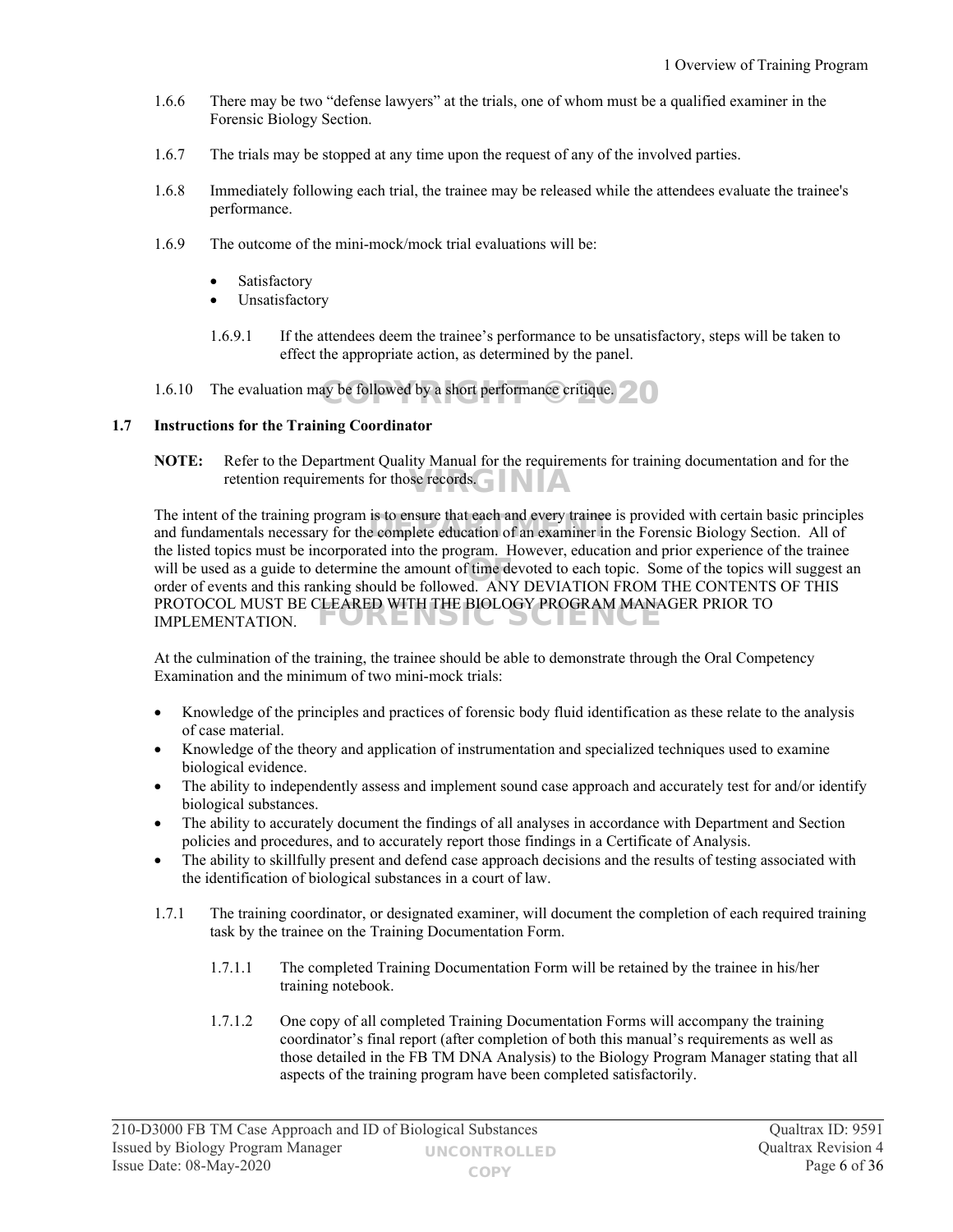- 1.7.2 The training coordinator will continually evaluate the trainee's performance and submit a monthly training report of progress to the Biology Program Manager and Laboratory Director using the Qualtrax workflow in accordance with the requirements set forth in the Department Quality Manual.
	- 1.7.2.1 A monthly training report will be submitted individually for each trainee.
	- 1.7.2.2 Each monthly training report will be maintained and used as documentation of the trainee's progress toward qualification as an examiner.

#### **1.8 Instructions for the Trainee**

- 1.8.1 The trainee will keep a notebook of all work completed, including the Training Documentation Form and the training coordinator's monthly training reports.
- 1.8.2 The notebook will be organized by subject.
	- 1.8.2.1 Within each subject category the following will be included:
		- The types of tests or examinations observed and performed
		- Notes and comments on each type of test
		- Review of pertinent literature
		- Answers to study questions (see 1.8.4)
	- 1.8.2.2 For each procedure performed, comments/notes will include the following, as applicable:
		- Principle behind the procedure
		- A procedural outline including the purpose of critical reagents
		- Sensitivity of the procedure
		- Specificity of the procedure Specificity of the procedure<br>
		Contemporaneous results of testing<br>  $\begin{array}{c} \bullet \\ \bullet \end{array}$  Contemporaneous results of testing
		-
		- Interpretation of results
		- Possible interferences/problems
		- Other comments including comparisons to other methods or procedures
- 1.8.3 The casework and quality control procedures can be found in the Forensic Biology Procedures Manuals.
- 1.8.4 A list of study questions is located in Appendix D. Each trainee is expected to write out the answers to the questions after completing the required tasks and readings for each subject area.
- 1.8.5 The training program provides the trainee with exposure to various types of samples. Similar samples have been grouped together. Each group of samples can be worked simultaneously, although they may be at different stages of the procedure.
- 1.8.6 The trainee will assist with casework only after successful completion of an applicable documented competency test and under the direct supervision of a qualified examiner. All FS Lab numbers and/or names must be redacted from the training notes/copies maintained in the training notebook.
	- 1.8.6.1 The requirements for each applicable competency test will be defined in each chapter/module, as necessary. The requirement(s) of the defined competency test(s) may be combined such that successful completion of multiple requirements at any given time may qualify the trainee to participate in casework/handle evidence under supervision throughout the training modules without further competency testing.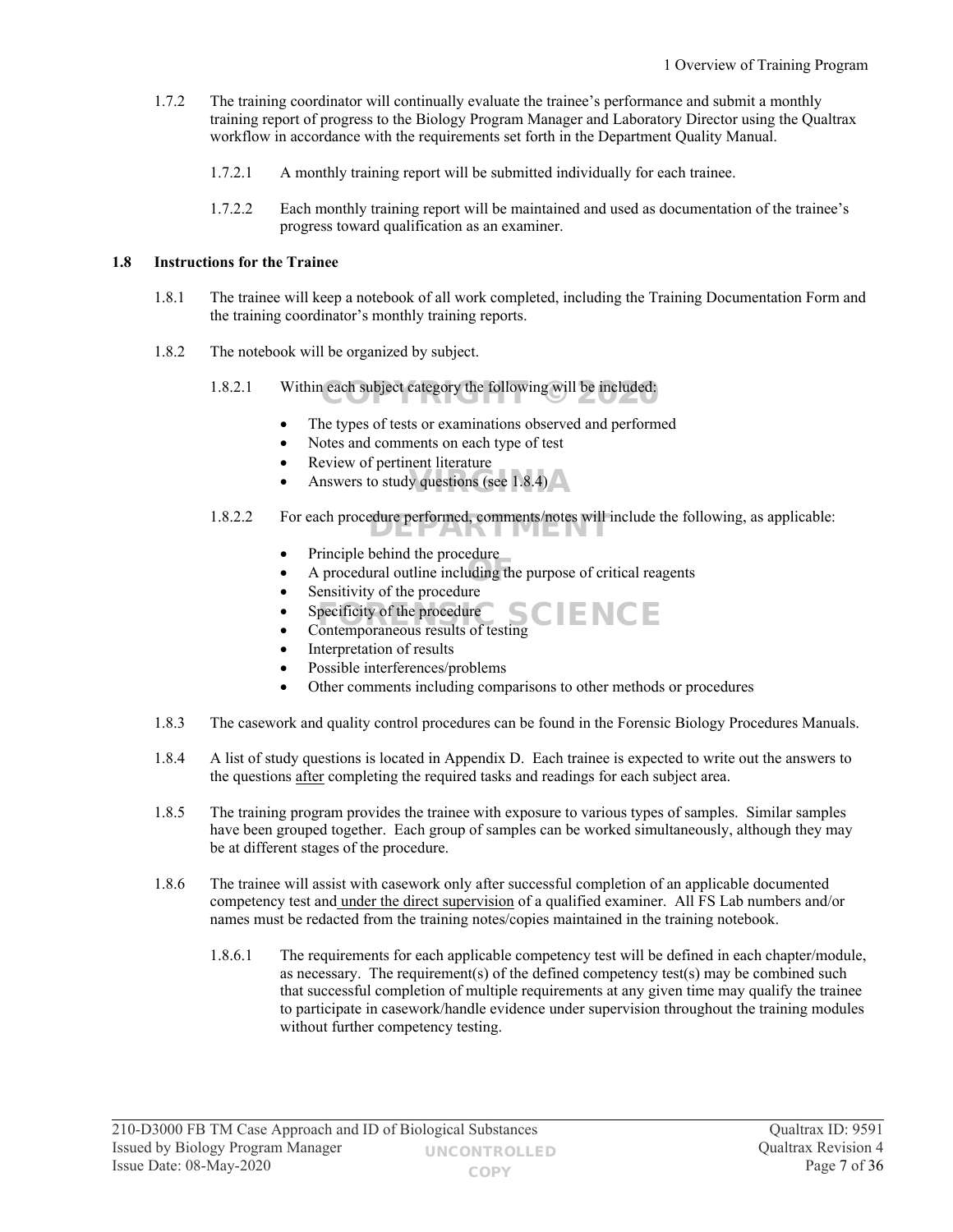#### <span id="page-7-0"></span>**2 SAFETY**

#### **2.1 Bloodborne pathogen**

All trainees will attend a bloodborne pathogen training course and a chemical hygiene course organized by the Department's Safety Coordinator.

#### **2.2 Hazards**

Each individual working in the laboratory of the Forensic Biology Section will be made aware of the hazards inherent in his/her work. These hazards include, but are not limited to:

- Infectious agents, such as those associated with:
	- o Hepatitis
	- o HIV/AIDS
	- $\circ$  Sexually transmitted diseases  $\triangledown$  RIGHT © 2020
	- o Parasitic infections
	- o Bacterial infections
- Hazardous materials, such as:
	- o Acids and bases
	- o Organic chemicals

#### **2.3 Safety Procedures**

2.3.1 All trainees will read and become familiar with the Department of Forensic Science Safety Manual.

VIRGINIA

DEPARTMENT

- 2.3.2 All trainees will follow personal protective measures.  $F = NCE$ 
	- 2.3.2.1 Gloves, safety glasses and other protective clothing and equipment will be worn.
	- 2.3.2.2 The production of aerosols will be avoided.
	- 2.3.2.3 No mouth pipetting is allowed.
	- 2.3.2.4 Trainees will read and become familiar with the prescribed precautions for the handling of all chemicals used in a particular procedure before performing the procedure.
		- 2.3.2.4.1 This will include a review of any applicable Safety Data Sheets (SDS).
- 2.3.3 All trainees will follow biosafety practices.
	- 2.3.3.1 Prescribed personal, work space and equipment cleaning procedures will be followed.
	- 2.3.3.2 All biological materials and containers/supplies that have come in contact with biological materials and/or hazardous chemicals will be placed in biohazard bags, which will be disposed of according to the procedures outlined in the Department Safety Manual.
	- 2.3.3.3 All glassware for disposal will be placed in broken glass containers, which will be disposed of according to approved guidelines.
	- 2.3.3.4 Organic and other hazardous chemicals (e.g., phenol, tetramethylbenzidine) will be retained in appropriately labeled containers in a designated, marked area in the section or building until disposed of following the procedures outlined in the Department Safety Manual (i.e., picked up by a disposal company).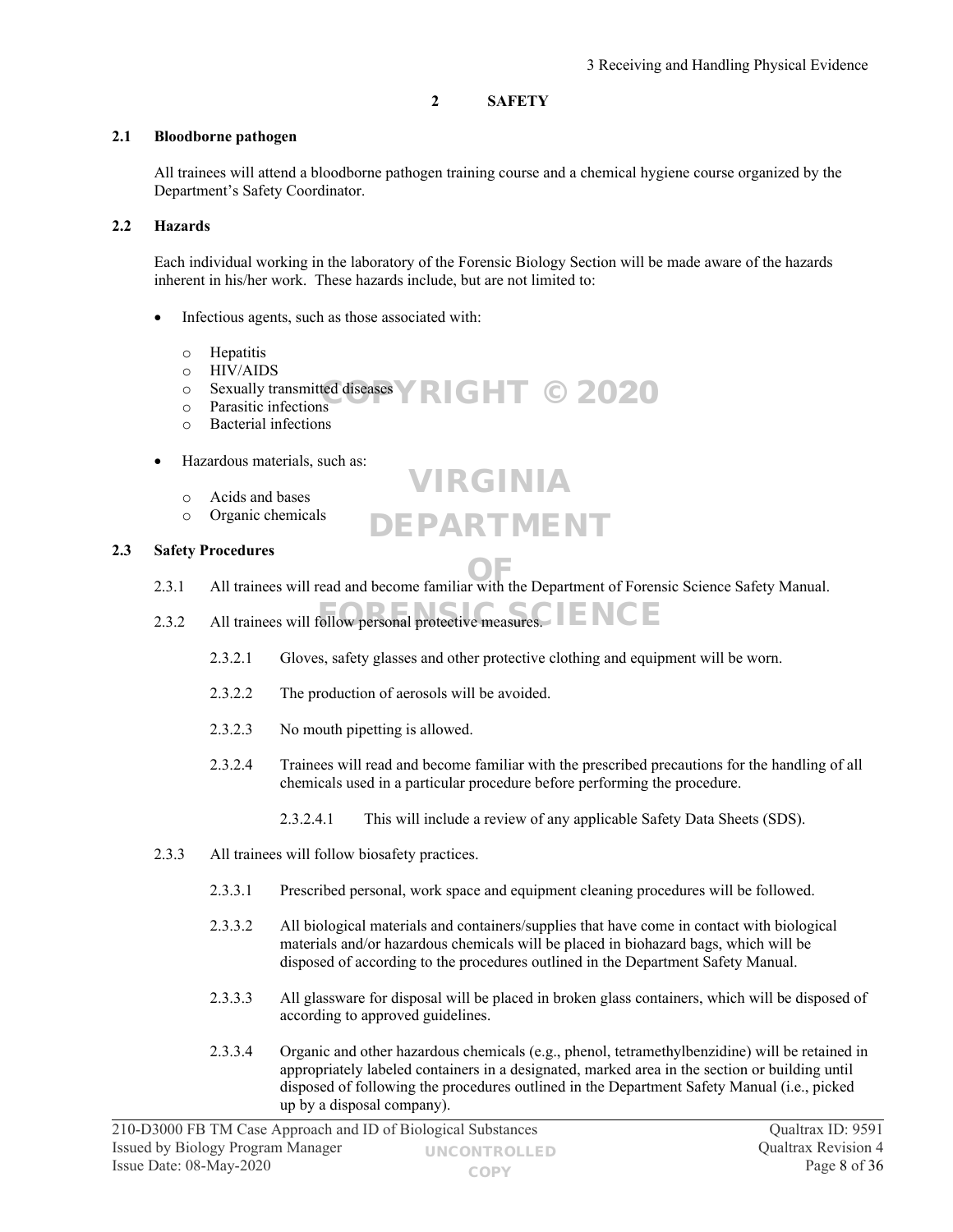#### <span id="page-8-0"></span>**3 RECEIVING AND HANDLING PHYSICAL EVIDENCE**

#### **3.1 Purpose and Scope**

During the completion of this area of study the trainee will:

- Gain a working knowledge of factors influencing the deterioration of evidence as these relate to proper vs. improper packaging, handling and storage.
- Develop a thorough understanding of evidence handling procedures, including preservation of chain of custody, use of laboratory information management system (LIMS) and intra/inter-laboratory transfer of evidence.
- Gain knowledge of court procedures involving identification and introduction of evidence.
- Develop a thorough understanding of the necessity for:
	- o Detailed, comprehensive notes.
	- o Adequate labeling of evidentiary material.
	- $\circ$  Drawings/photographs YRIGHT © 2020

#### **3.2 Tasks**

- 3.2.1 Read the FB PM QA.
- 3.2.2 Read the FB PM Documentation and Evidence Handling Requirements. VIRGINIA
- $3.2.3$  Read the FB PM Screening and Collection for DNA Analysis.
- 3.2.4 Observe operations in the Evidence Receiving Section.
- 3.2.5 Observe, when possible, and understand the purpose of pre-submission consultations.
- 3.2.6 Observe and obtain instruction from qualified examiners performing routine examinations on case material.
- 3.2.7 Participate in an oral question and answer session covering the receipt, transfer, routine examination, and note-taking/documentation of evidence.
	- 3.2.7.1 This oral question and answer session serves as a competency. Successful completion qualifies the trainee to perform the tasks described in 3.2.8-3.2.10 as well as general receipt, transfer, opening/inventorying and documentation of evidence.
- 3.2.8 Receive, transfer and return evidence, including reconciliation of items of evidence and containers with the associated RFLE(s).
- 3.2.9 Assist in the preservation and storage of evidence.
- 3.2.10 Examine, describe and take notes on case material under the direct supervision of a qualified examiner.
	- **NOTES:** This examination of the evidence by the trainee does not include chemical testing unless the trainee has successfully completed an applicable competency specific to the type of chemical testing required as detailed in the appropriate chapter(s) of this training manual. The trainee may, however, handle, examine, describe and take notes on the evidence and observe the chemical testing by the supervising examiner.

This task will continue throughout the training process.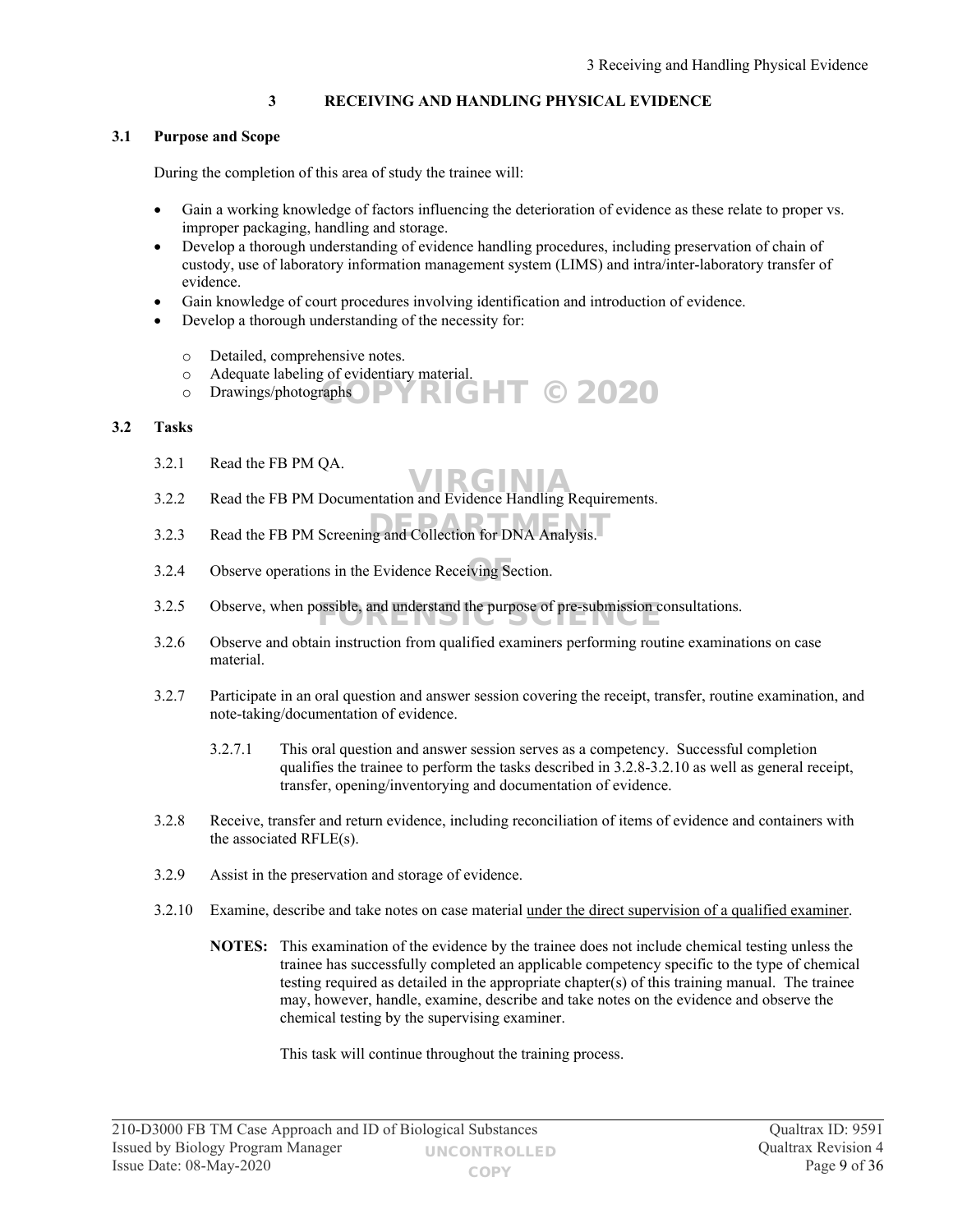### **3.3 Evaluation**

- 3.3.1 Knowledge of the trainee will be evaluated through:
	- Review of notes in the training notebook by the training coordinator.
	- Mini-mock trial(s)/oral and/or question and answer session(s).
- 3.3.2 The trainee should handle a sufficient number of cases and items of evidence to develop and exhibit an unquestionably sound technique for handling physical evidence with a wide variety of evidentiary materials. This will be monitored by continual observation by the training coordinator or designee.

### COPYRIGHT © 2020

# VIRGINIA DEPARTMENT OF FORENSIC SCIENCE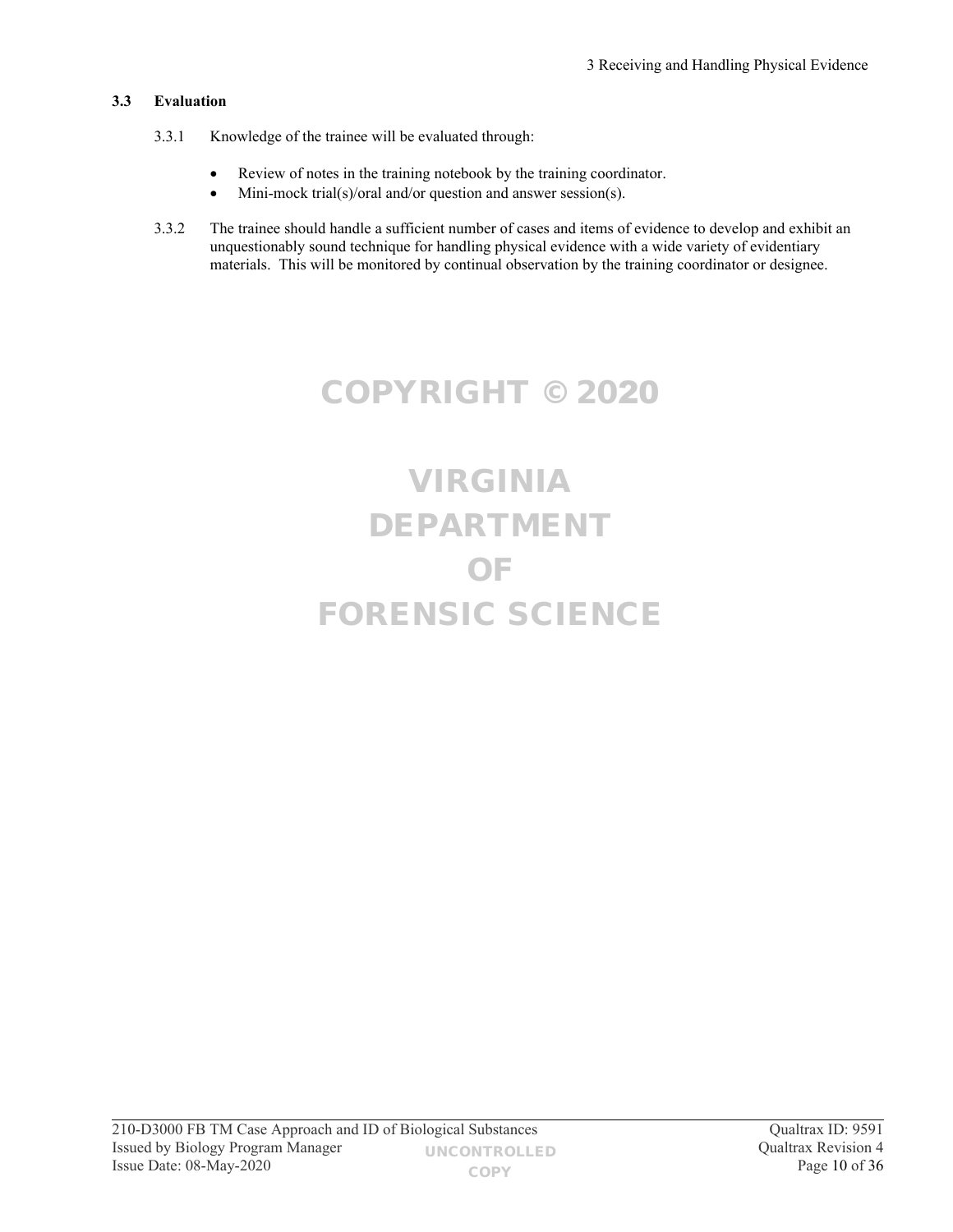#### <span id="page-10-0"></span>**4 INTRODUCTION TO THE MICROSCOPE**

#### **4.1 Purpose and Scope**

During the completion of this area of study the trainee will:

- Develop an understanding of the theory behind the use of various types of microscopes.
- Develop an understanding of the theory behind and techniques for using bright field vs. phase contrast microscopy.
- Develop an understanding of the construction of various types of stereo and compound microscopes and the function of each component.
- Gain a working knowledge of factors determining the resolution of the microscope, including, but not limited to, total magnification and numerical aperture.
- Learn to use various types of microscopes (e.g., stereo, compound and phase contrast microscopes).
- Learn proper care and maintenance of the equipment.
- Learn to properly achieve Köehler illumination. **RIGHT © 2020**

#### **4.2 Technical Notes**

#### 4.2.1 Illumination

- Good resolving power and optimum specimen contrast are prerequisites for good microscopy. Though the optics (ocular, objectives, and sub-stage condenser) may be suitable, proper illumination is of paramount importance. The requirement for a good illumination system is uniform intensity<br>over the entire field of view with independent control of light intensity, size of the illuminated fiel over the entire field of view with independent control of light intensity, size of the illuminated field of view, and angular aperture of the illuminating cone.
- Light intensity should be controlled for visual work by neutral density filters or by a variable voltage transformer on the light source.  $SIC$   $SCIENCE$
- A field diaphragm on the lamp housing usually controls the size of the illuminated field of view.
- The angular aperture of the illumination cone is controlled with the sub-stage iris.
- 4.2.2 Contrast and Resolution

For good contrast, the sub-stage iris must usually be closed down slightly. This, however, cuts down the condenser aperture and decreases resolving power. It is necessary to operate with the sub-stage iris open as far as possible, consistent with image contrast, to have good resolution.

- 4.2.3 Köehler illumination
	- **NOTE:** Refer to Appendix B of the FB PM Screening and Collection for DNA Analysis for the procedure for Köehler illumination.
	- The best illumination for most purposes is a special type of critical illumination known as Köehler illumination (named after August Köehler, 1866-1948). Here, a specific secondary source is imaged in the specimen plane. The particular secondary source in this case is the uniformly illuminated lamp lens framed by the field diaphragm.
	- With Köehler illumination the imaging of the lamp lens and field diaphragm in the specimen plane yields three distinct advantages: 1) the ray paths are predictable and controllable; 2) the illumination is uniform; 3) the source size - that is, the area illuminated - can be adjusted.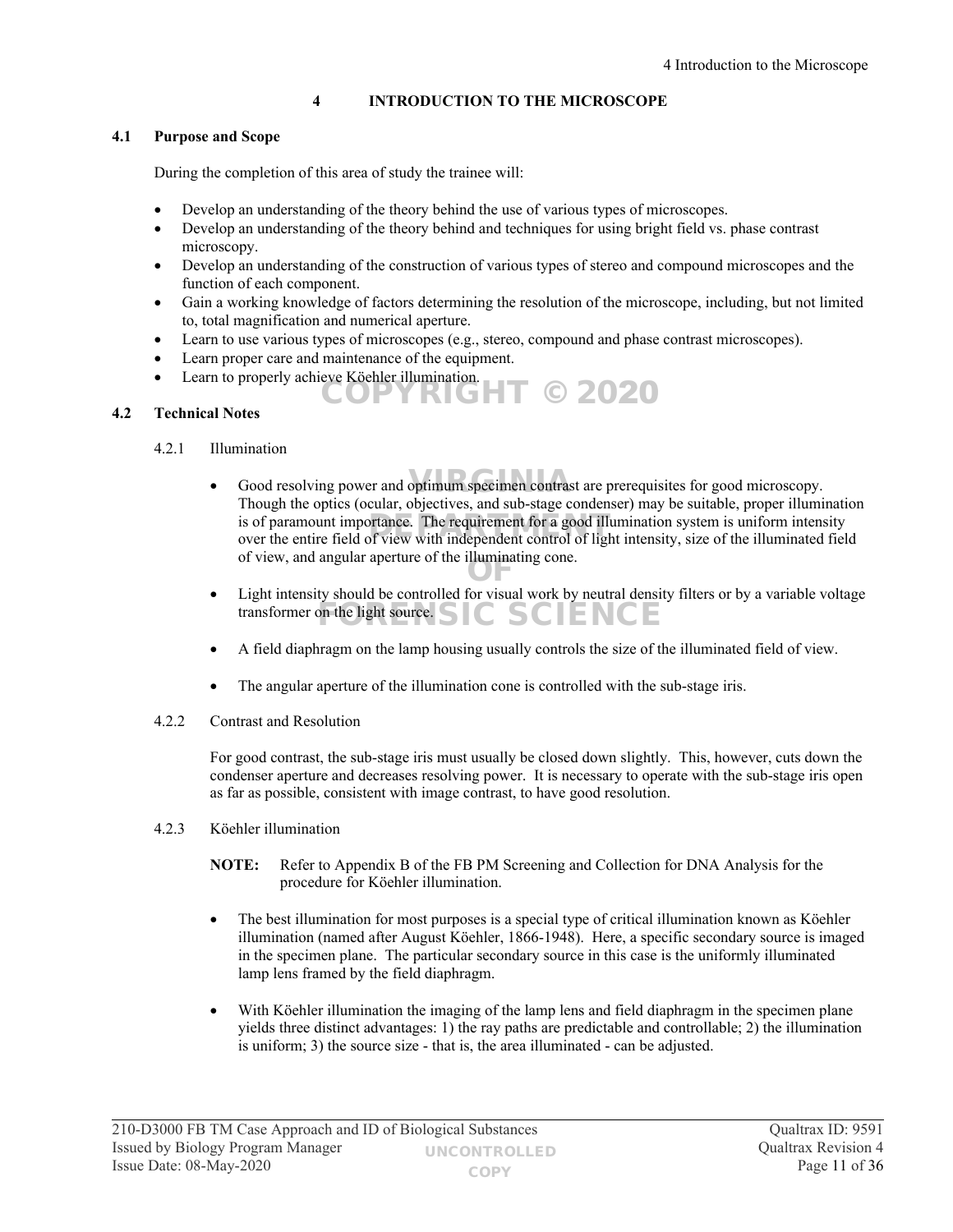#### **4.3 Tasks**

- **NOTE:** The tasks in this module may be performed on fabricated training smears or on evidence smears. Prior to performing any of these tasks on an evidence smear, the trainee must have examined a minimum of one (1) fabricated smear under the direct supervision of the training coordinator or designee. Satisfactory performance while examining a fabricated smear will be documented in a MFR to be maintained with the training records and will serve as the competency to perform any of these tasks on evidence. A fabricated smear created for this purpose or any of the fabricated training smears listed below may serve as the competency smear.
- 4.3.1 Apply proper alignment techniques necessary for phase contrast illumination when examining smears for spermatozoa.
	- 4.3.1.1 Refer to the centering instructions for the microscope in use.
- 4.3.2 Apply proper techniques for obtaining Köehler illumination while examining spermatozoa on smears at various magnifications. RIGHT © 2020
- 4.3.3 Perform bright field illumination techniques while examining spermatozoa on stained smears at various magnifications.
- 4.3.4 Perform phase contrast illumination techniques while examining spermatozoa on stained and unstained smears at various magnifications. smears at various magnifications.

FORENSIC SCIENCE

- 4.3.5 Take photographs of items while under magnification.
- 4.3.6 Perform routine maintenance on the equipment. OF
- 4.3.7 Read applicable literature and complete the applicable study questions.

#### **4.4 Evaluation**

- 4.4.1 Knowledge of the trainee will be evaluated through:
	- Review of notes in the training notebook by the training coordinator.
	- Mini-mock trials(s), practical exams and/or question and answer sessions.
- 4.4.2 The trainee should demonstrate the ability to obtain Köehler illumination and to properly use and maintain the microscopes used in the Section. This will be monitored by review of the documentation in the training notebook and continual observation by the training coordinator.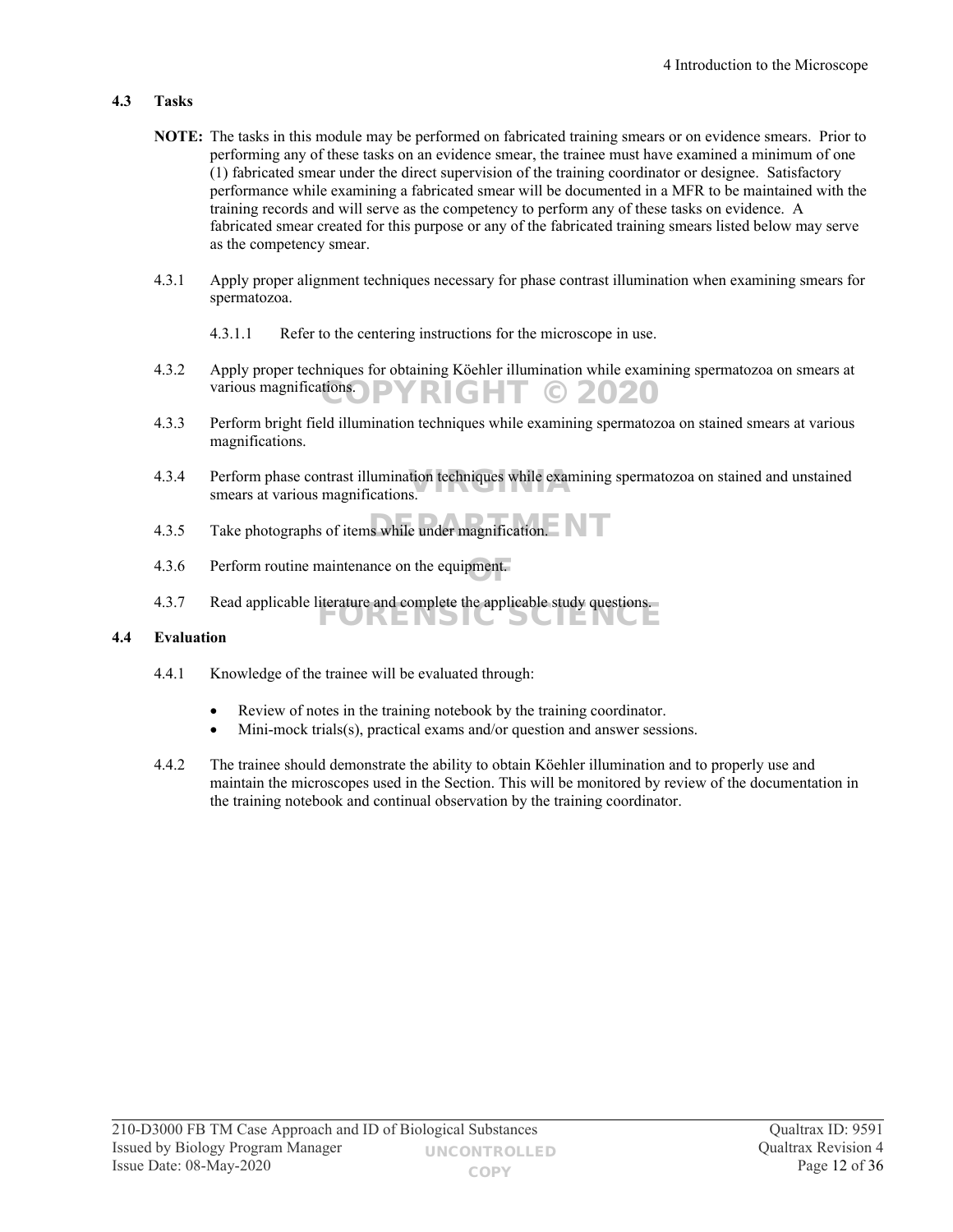#### <span id="page-12-0"></span>**5 INDICATION OF BLOOD**

#### **5.1 Purpose and Scope**

During the completion of this area of study the trainee will:

- Develop an understanding of the use of presumptive and confirmatory tests.
- Gain a thorough knowledge of the procedures used by the Department.
- Develop an understanding of the sensitivity and stability of reagents.
- Determine the specificity and limitations of the various methods used to indicate or identify blood.
- Develop an understanding of the use of controls.

#### **5.2 Technical Notes**

- 5.2.1 Indication of Blood Using Catalytic Tests
	- Most of the preliminary chemical tests for blood are based on the detection of hemoglobin by detection is a consultance like a consultance in the consultance of the consultance in the consultance of the consultance of the detecting its peroxidase-like activity. Ionic iron forms chelate (ring) structures with many organic compounds and very often such iron-chelates possess catalytic activity in oxidation reactions. An example of a biological catalyst is peroxidase which decomposes hydrogen peroxide or organic peroxides to form free hydroxyl radicals. The heme group of hemoglobin possesses peroxidase-like activity which may catalyze this breakdown of hydrogen peroxide. If no other organic oxidizable activity which may catalyze this breakdown of hydrogen peroxide. If no other organic oxidizable compound is present, these radicals decompose to form water and oxygen. If a benzidine derivative or phenolphthalin is present, it will oxidize the colorless reagent to form a colored product.
	- The peroxidase-like activity of hemoglobin operates in both acidic and basic media, while some of The peroxidase-like activity of hemogroom operates in both active and basic media, while some of the bacterial and plant enzymes (catalases and peroxidases) are more pH dependent. Therefore, the phenolphthalein test, which takes place in basic medium, and the tests using benzidine derivatives, which take place in acid medium, are not redundant. Fast positive reactions obtained with both tests on a red-brown or other appropriately colored substance can be considered very strong evidence on a red-brown or other appropriately colored substance can be considered very strong evidence (essentially proof for practical purposes) that the substance being tested is blood. The Combined Phenolphthalein-Tetramethylbenzidine (PTMB) Test has been routinely used by the Department for many years to indicate the presence of blood; however, the Department does NOT consider this an identification test.

#### 5.2.2 Luminol

- Luminol can be oxidized by heme to a product which luminesces under darkened conditions. This test is very useful in locating "latent" bloodstains, but should only be performed after a visual search has failed to reveal suspected blood. The reagent is applied as a mist from a spray bottle over the item being analyzed.
- The degree of luminescence is dependent on the substrate and will fade with time, but can be restored with an additional application of reagent mist. This may be particularly useful for weak stains that require prolonged exposure times to photograph, but care must be taken to avoid diluting the stains with unnecessary repeat spraying. If latent blood is suspected on a vertical surface, be prepared to photograph immediately, as the spraying may cause the blood to run down the surface.
- When appropriate, the necessary photographic equipment should be available to document any luminescence produced. If photographing, use a ruler with luminescent tape as a scale and 400 ASA film or higher.
- Once possible blood is located with luminol, the PTMB test must be performed. Since other substances are known to react with luminol, blood is not indicated unless the PTMB Test is positive. Luminol will not interfere with this subsequent test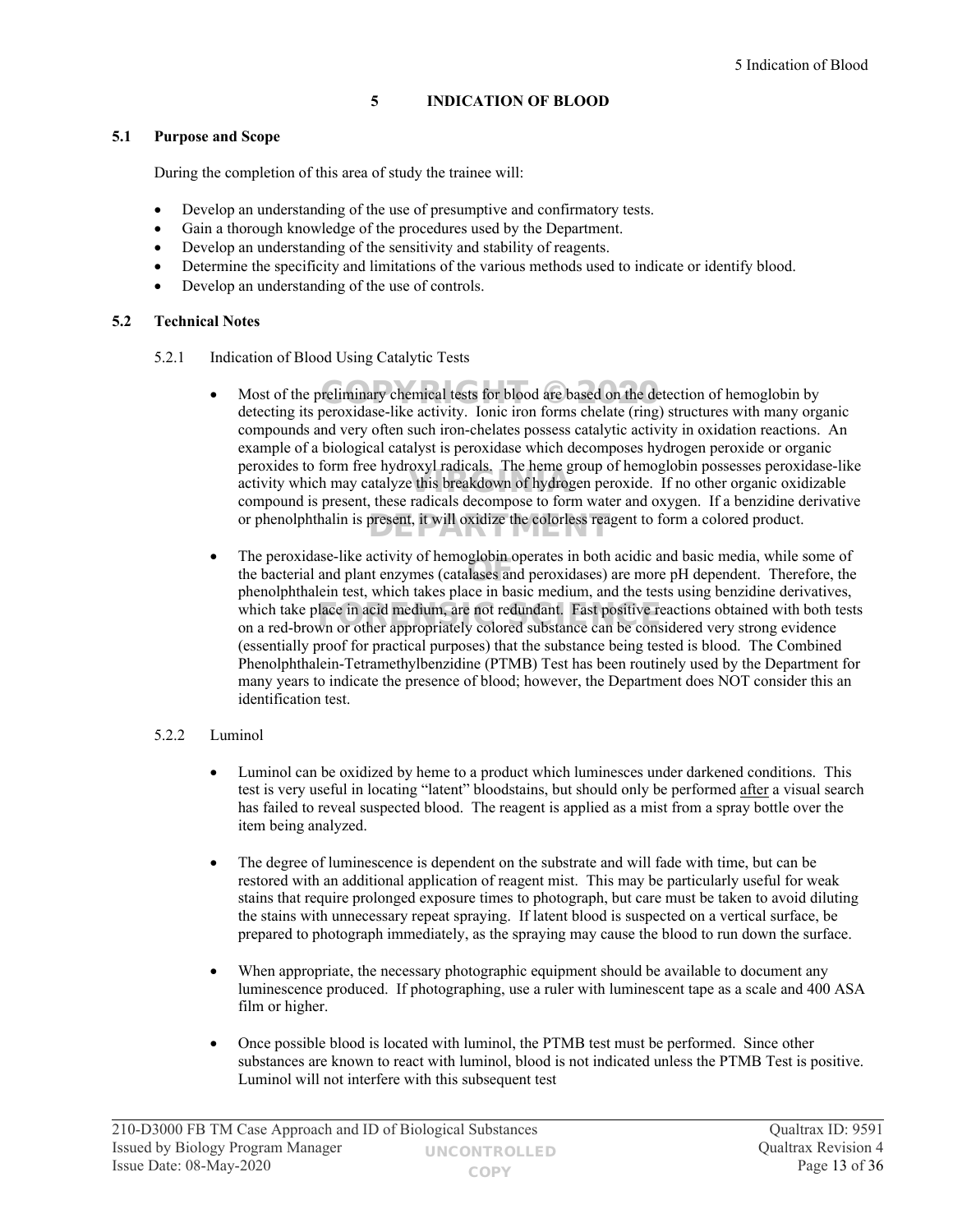#### 5.2.3 BLUESTAR® Forensic Test

Information is available at [http://www.bluestar-forensic.com](http://www.bluestar-forensic.com/)

**NOTE:** The use of BLUESTAR® Magnum is not recommended by the Department.

#### **5.3 Tasks**

- **NOTE:** The trainee may perform chemical testing for blood on evidence under the direct supervision of a qualified examiner during this training program. Prior to performing these tests on evidence, the trainee must perform luminol and/or BLUESTAR® AND the PTMB color test on at least one fabricated training sample under the direct supervision of the training coordinator or designee. Satisfactory performance of these tests on the fabricated training sample will be documented in a MFR to be maintained with the training records and will serve as the competency to perform these tests on evidence. A fabricated sample created for this purpose or any of the fabricated training samples listed below may serve as the competency sample.
	- Competency must be tested for each type of test prior to performing that test on casework. This may be performed and documented in any order. Competency in each type of test may be demonstrated be performed and documented in any order. Competency in each type of test may be demonstrated together on any one sample, or independently over time.
- 5.3.1 Refer to the FB PM Screening and Collection for DNA Analysis.
- $5.3.2$  Read the applicable chapter(s) in the FB PM Report Writing.
- 5.3.3 Prepare the reagents used for the combined Phenolphthalein-Tetramethylbenzidine (PTMB) and Luminol tests.
- 5.3.4 Perform the PTMB chemical color test, as well as luminol and/or BLUESTAR<sup>®</sup> Forensic Test, on the following: **DRENSIC SCIENCE** 
	- **NOTE:** Perform the procedure as outlined in the FB PM and record the results for each sample for each test performed.
		- Bloodstains of varying dilutions prepared in normal saline (1:10, 1:100, 1:250, 1:500, 1:750, 1:1000, 1:2000)
			- o Recipe for normal saline:
				- $\bullet$  9 g Sodium chloride
				- 1000 mL distilled water
				- $\blacksquare$  Mix thoroughly until dissolved
		- A minimum of five (5) bloodstains of varying ages
		- A minimum of twenty (20) bloodstains subjected to various contaminants and environmental conditions
			- o Including, at a minimum:
				- Super glue
				- Fingerprint powder
				- Ninhydrin
				- Redwop powder rhodamine base
				- Bleach
				- Soap
				- Motor oil
				- Luminol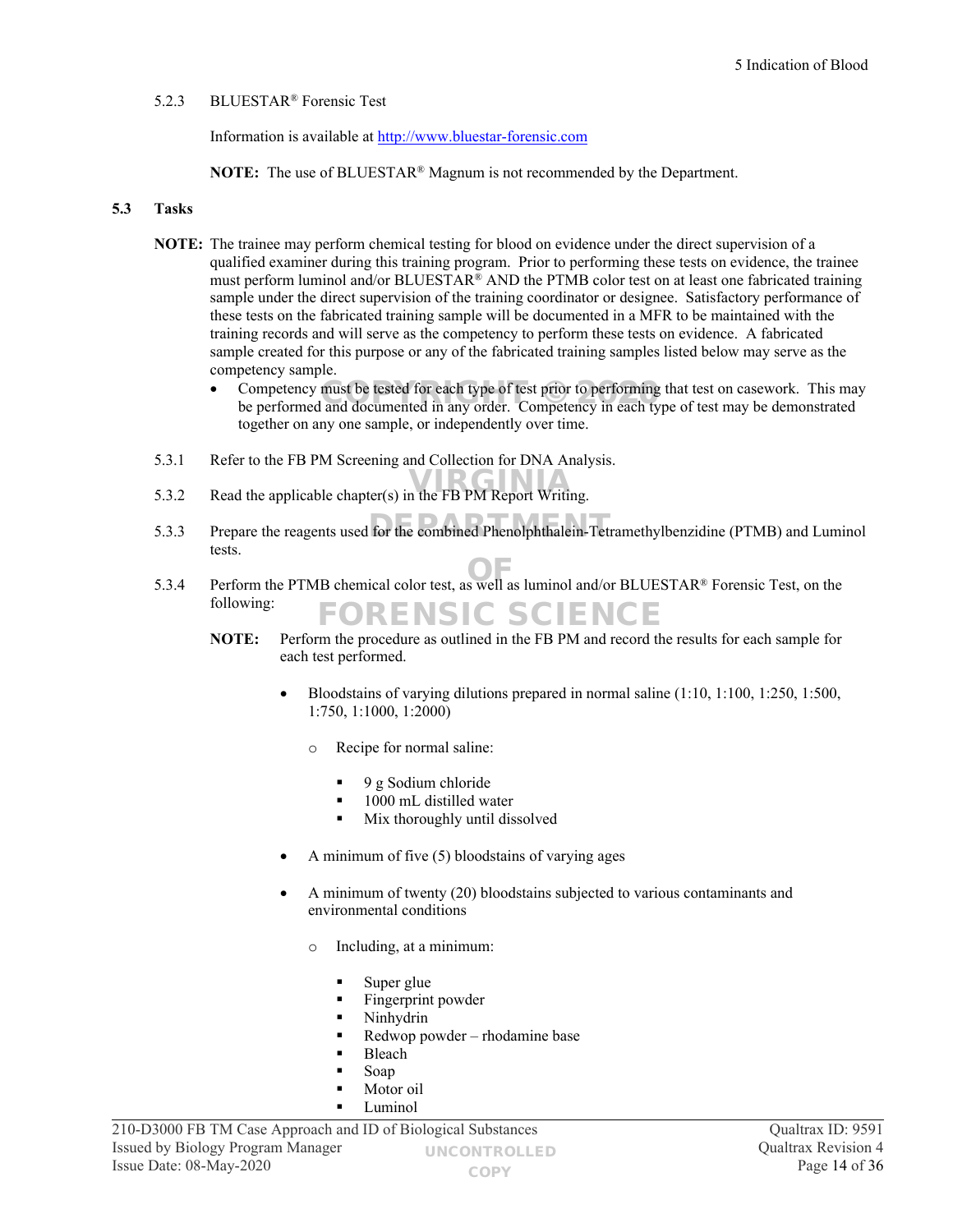- Mold
- Heat
- Moisture
- Heat and moisture, combined
- **Decomposition**
- A minimum of forty (40) substances reported in the literature to give false positive reactions
- 5.3.5 Observe specificity and sensitivity of all tests performed and compare observations to the information found in the literature.
- 5.3.6 Observe and obtain instruction from qualified examiners performing routine examinations of case material.
- 5.3.7 Successfully test a competency set of a minimum of ten (10) unknown stains provided by the training coordinator or designee.  $\textsf{PYRIGHT} \odot \textsf{2020}$
- 5.3.8 Read applicable literature and complete the applicable study questions.

#### **5.4 Evaluation**

- $5.4.1$  Knowledge of the trainee will be evaluated through:
	- Review of notes in the training notebook by the training coordinator.
	- Mini-mock trials/oral and practical exams.
- 5.4.2 The trainee should develop and exhibit an unquestionably sound technique for testing stains for the presence of blood. This will be monitored by review of the documentation in the training notebook and presence of blood. This will be monitored by review of the documentation in the training notebook and<br>continual observation by the training coordinator, as well as an evaluation of the results obtained for the set of unknown samples.

OF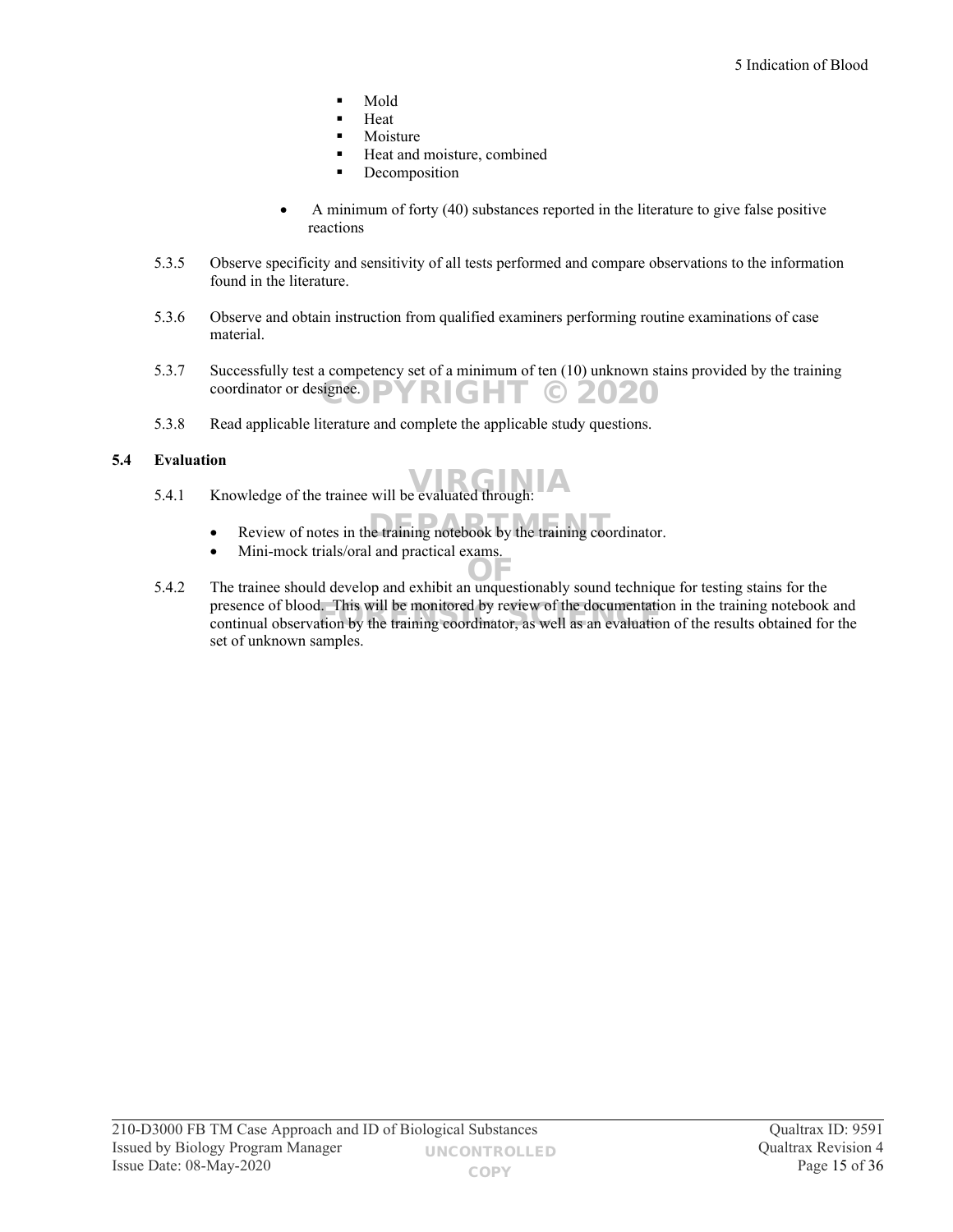#### <span id="page-15-0"></span>**6 IDENTIFICATION OF SEMEN**

#### **6.1 Purpose and Scope**

During the completion of this area of study the trainee will:

- Develop an understanding of the physical and chemical characteristics of semen (animal and human).
- Gain a thorough knowledge of the procedures used by the Department.
- Gain proficiency in the use of alternate light sources for locating semen stains.
- Gain proficiency in locating and evaluating stains on evidentiary material.
- Develop an understanding of the theory behind the use of chemical (color) tests and immunological tests for semen.
- Develop an understanding of the sensitivity, specificity and limitations of the Acid Phosphatase (AP) Test (qualitative and quantitative) and p30 test using the OneStep ABAcard®.
- Gain proficiency in extraction techniques, staining techniques, and microscopic examination for spermatozoa.
- Gain proficiency in the use of the AP test and p30 test  $(ABAcard^{\circledast})$ , including the use of controls and possible sources of error. sources of error.
- Gain proficiency in techniques used to prevent cross-contamination of seminal fluid/spermatozoa between samples.

#### **6.2 Technical Notes**

### VIRGINIA

- Screening items such as clothing or bedding for the presence of semen stains may be facilitated by the use of an alternate light source (ALS). Alternate light sources include a UV light (sometimes referred to as a  $\degree$ Wood's Lamp'' by Forensic Nurses), the Omnichrome ELS 5000 LumaLite<sup>TM</sup> 2000A, and Mini Crim "Wood's Lamp" by Forensic Nurses), the Omnichrome FLS 5000, LumaLite™ 2000A, and Mini Crime Scope MCS400, to name a few. Users must read the directions accompanying each ALS in order to learn the Scope MCS400, to name a few. Users must read the directions accompanying each ALS in order to learn the best combination of wavelengths and filters, to avoid damaging the instrument during start up and shut down, and to protect their eyes from the powerful light. The use of appropriate goggles (dependent on the ALS) helps to make the reaction detectable to the eye, while simultaneously protecting the eyes from the light source. If proper eye protection is not worn permanent damage to the eye may occur. The principle help source. If proper eye protection is not worn, permanent damage to the eye may occur. The principle behind the light sources is that semen contains a component(s) which reacts to light between 450 and 455 nm wavelengths. While some sources cite flavins, other sources cite acid phosphatase as being the reactive component in semen. The reaction may either appear as a light stain against a dark background, or in some circumstances, the stain appears darker against a light background. The reaction must be interpreted with caution since other substances (such as, but not limited to, urine, saliva, makeup, yogurt, cleaners, bleach alternatives such as UV dyes) may also react to an ALS. Samples exhibiting a reaction to an ALS require further examination to detect and/or confirm the presence of semen.
- When the presence of semen is suspected in a stain, the Acid Phosphatase Test, a preliminary chemical test used to screen stains for the presence of semen, is conducted initially. This test is based on the detection of acid phosphatase, a major component of semen. In the presence of acid phosphatase, the sodium  $\alpha$ -naphthyl acid phosphate is hydrolyzed to  $\alpha$ -naphthol, which diazotizes with the dye to yield a colored azo-dye. Samples giving a positive reaction to the screening test require further examination to confirm the presence of semen.
- Although a positive result (defined in the procedure manual) with the Acid Phosphatase Test is strongly indicative of semen, confirmation of its presence must be established by the identification of spermatozoa. In the absence of spermatozoa, the detection of p30, a human seminal plasma protein, is further indication of the presence of seminal fluid. The presence of semen on swabs from a Physical Evidence Recovery Kit is confirmed by the finding of spermatozoa on the correspondingly labeled smears or in an extract of the swabs themselves. Acid Phosphatase testing is optional when the correspondingly labeled smears are positive for spermatozoa. The presence of semen in stains is confirmed by the finding of spermatozoa in an extract of the stain. If the acid phosphatase test suggests the presence of semen, but no spermatozoa are identified on the correspondingly labeled smears or in an extract of the stain, semen may be indicated with a positive result using the ABAcard® for p30.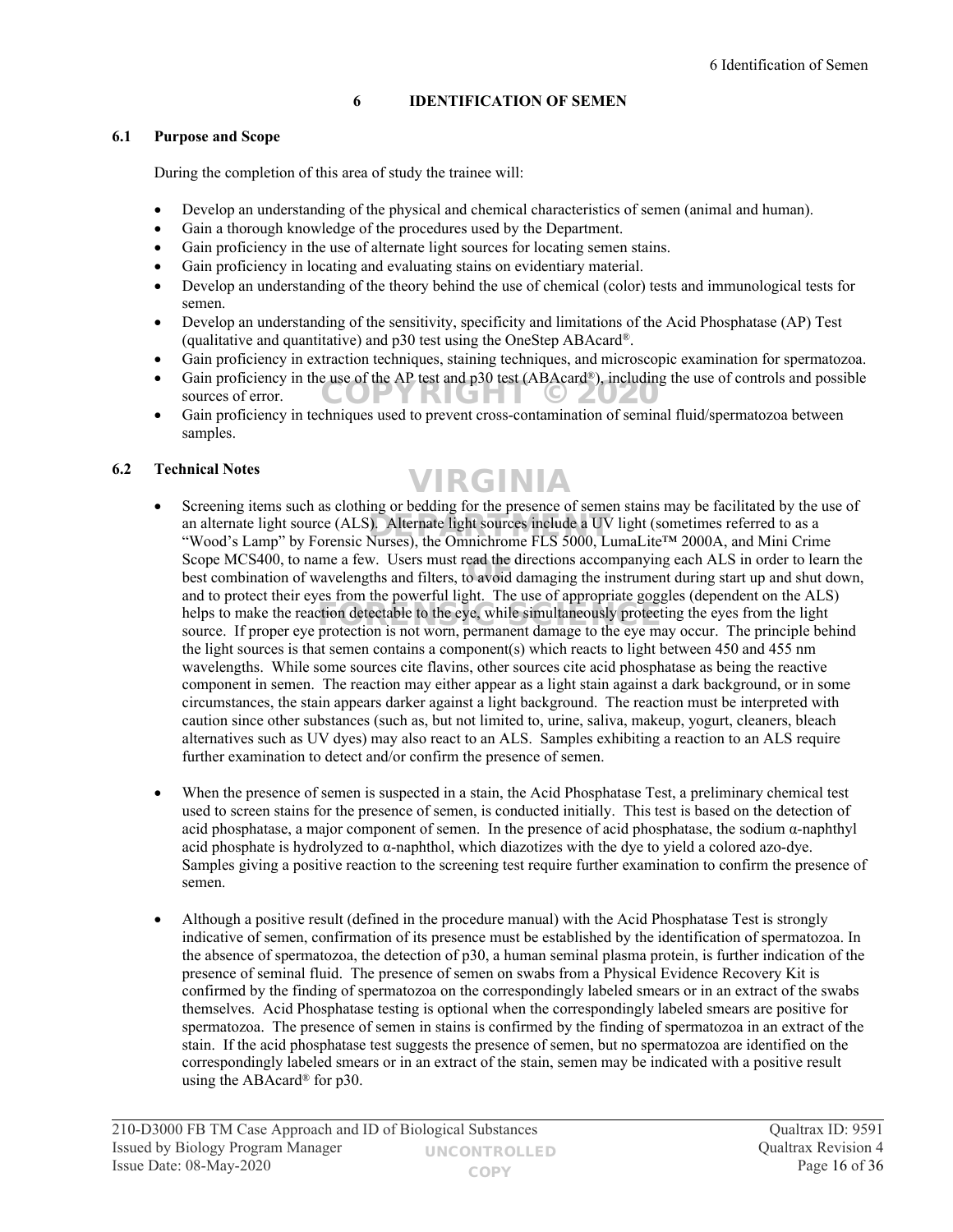#### **6.3 Tasks**

- **NOTE:** The trainee may perform presumptive and/or confirmatory tests for seminal fluid on evidence under the direct supervision of a qualified examiner during this training program. Prior to performing these tests on evidence, the trainee must perform these tests on at least one fabricated training sample under the direct supervision of the training coordinator or designee. Satisfactory performance of these tests on the fabricated training sample will be documented in a MFR to be maintained with the training records and will serve as the competency to perform these tests on evidence. A fabricated sample created for this purpose or any of the fabricated training samples listed below may serve as the competency sample.
	- Competency must be tested for each type of test prior to performing that test on casework. This may be performed and documented in any order. Competency in each type of test may be demonstrated together on any one sample, or independently over time.
	- Qualification to examine evidence smears, as detailed in Chapter 4, need not be repeated.
- 6.3.1 Read the applicable chapter(s) in the FB PM Report Writing.
- 6.3.2 Refer to the FB PM Screening and Collection for DNA Analysis.
- 6.3.3 Examine and compare a minimum of twenty (20) samples on different substrates with the aid of all alternate light sources available in the section.
	- 6.3.3.1 Samples must include known physiological fluids (including, but not limited to):
		- various semen dilutions prepared in distilled water<br>
		Blood
		- Blood
		- Saliva
		- Perspiration
		- Perspiration <br>• Mixtures of physiological fluids
	- 6.3.3.2 Samples must include substances known to react to an alternate light source (including, but not limited to):
		- Milk
		- Yogurt
		- Lotion
		- "Bleach alternative" detergent
- 6.3.4 Examine several stained and unstained smears for spermatozoa using phase contrast microscopy and compare the results.
- 6.3.5 Perform presumptive and confirmatory tests, as appropriate, on a minimum of fifty (50) known semen stains:
	- **NOTE:** Prepare the necessary reagents and perform the procedures as outlined in the FB PMs. Record the results for each sample for each test performed.
	- 6.3.5.1 Stains must include, at a minumum:
		- Semen stains of varying ages
		- Semen stains on various substrates
		- Semen dilutions (neat to 1:100)
		- Semen stains subjected to various contaminants
		- Semen stains subjected various environmental conditions
- 6.3.6 Examine and compare twenty (20) different prepared slides of animal spermatozoa in the reference collection.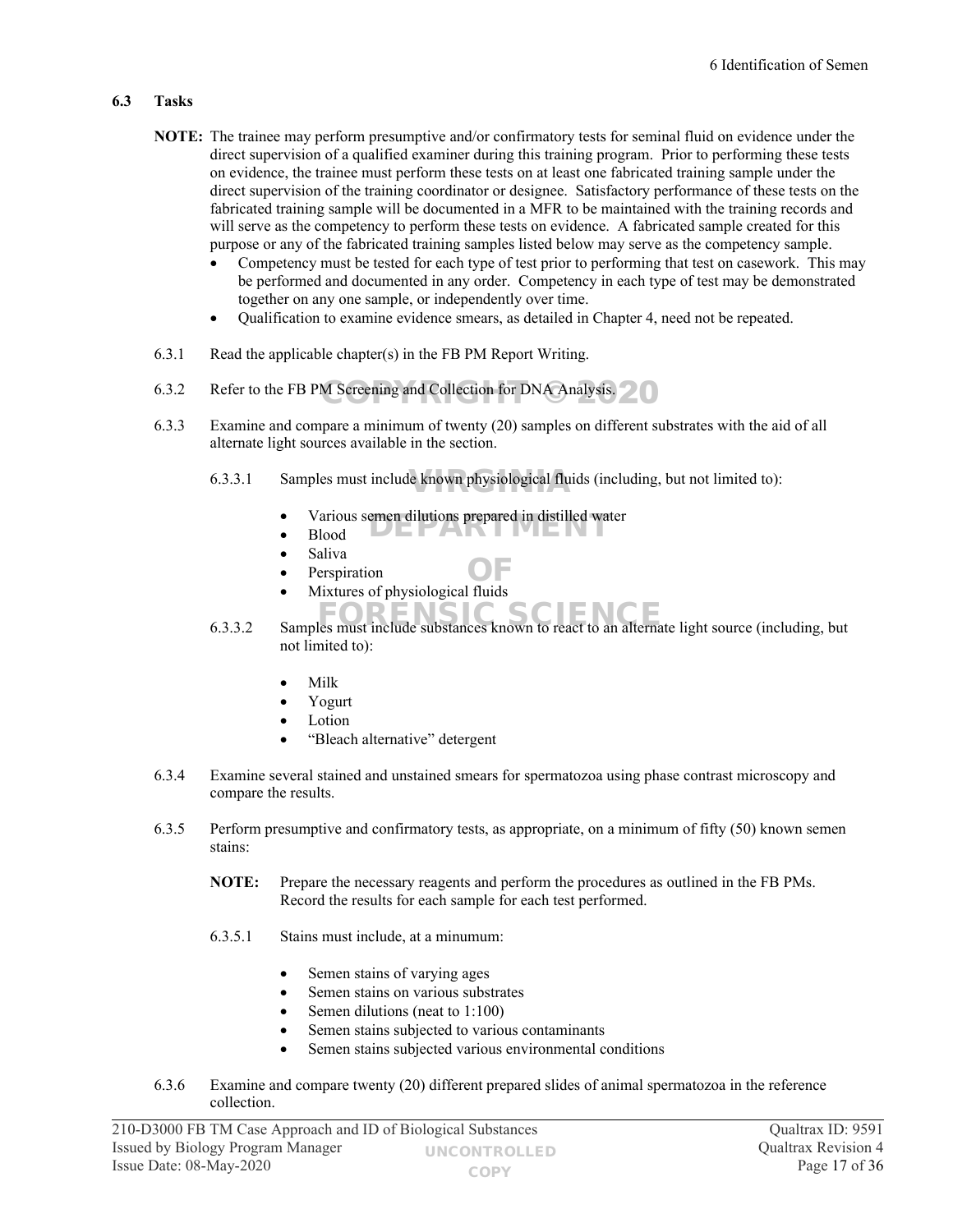- 6.3.7 Perform presumptive and confirmatory tests, as appropriate, on at least twenty (20) samples of various known physiological fluids.
	- 6.3.7.1 Stains must include, at a minimum:
		- Aspermic seminal fluid samples
		- Various known physiological fluids not mixed with semen or seminal fluid
		- Mixtures of semen with various known physiological fluids
		- Mixtures of aspermic seminal fluid with various known physiological fluids
- 6.3.8 Test a minimum of twelve (12) semen or seminal fluid samples of varying dilutions using the OneStep ABAcard® p30 Test to determine the sensitivity of that test. Compare the results.
- 6.3.9 Observe and obtain instruction from qualified examiners performing routine examinations of case material.
- 6.3.10 Successfully test, using presumptive and confirmatory tests, as appropriate, a competency set of a minimum of twenty five  $(25)$  unknown stains provided by the training coordinator or designee minimum of twenty-five (25) unknown stains provided by the training coordinator or designee.
	- **NOTE:** These will consist of, at a minimum, varying dilutions of semen as well as samples with no spermatozoa.
	- 6.3.10.1 Use appropriate cleaning techniques between samples to ensure that no cross-contamination occurs. DEPARTMENT
- 6.3.11 Read applicable literature and complete the applicable study questions. OF

#### **6.4 Evaluation**

- 6.4.1 Knowledge of the trainee will be evaluated through: FORENSIC SCIENCE
	- Review of notes in the training notebook by the training coordinator.
	- Mini-mock trials/oral and practical exams.
- 6.4.2 The trainee should develop and exhibit an unquestionably sound technique for testing stains for semen/seminal fluid, using both presumptive and confirmatory tests. This will be monitored by review of the documentation in the training notebook and continual observation by the training coordinator, as well as an evaluation of the results obtained for the set of unknown samples.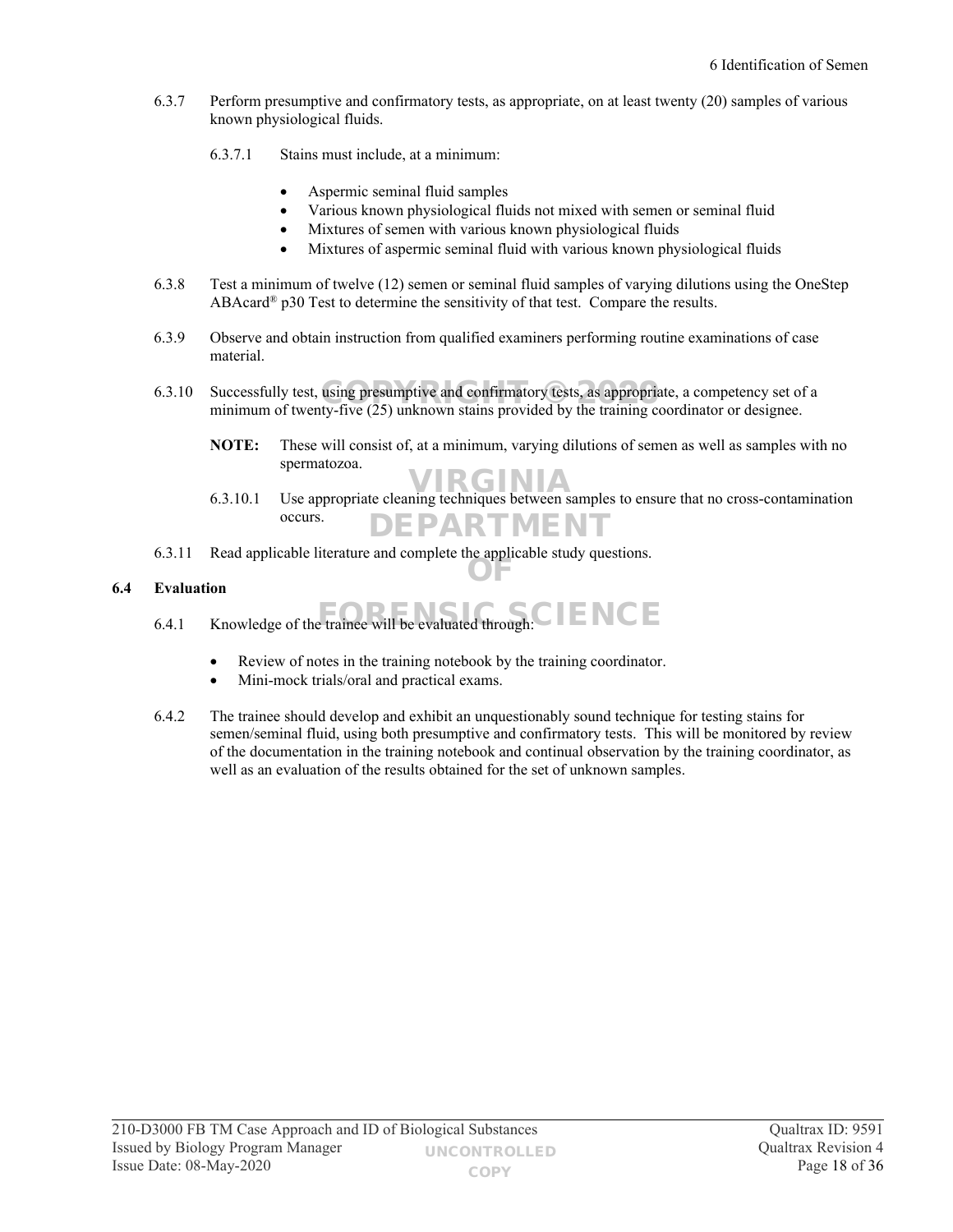#### <span id="page-18-0"></span>**7 RELATED PROCEDURES**

#### **7.1 Purpose and Scope**

During the completion of this area of study the trainee will:

- Develop an understanding that there are ways in which to test for other biological substances (e.g., urine, feces, saliva), and why the Department no longer employs those methods.
- Develop a basic understanding of bloodstain patterns and surface deposition of stains.
- Develop an understanding as to how and when to group stains together for testing.
- Gain a thorough knowledge of the design and use of OCME, Victim, and Suspect Physical Evidence Recovery Kits and Buccal Swab Kits.
- Gain proficiency in the recovery and packaging of hairs and fibers and an understanding of when hair/fiber examinations are conducted.
- Gain proficiency in the recovery of body fluids from porous and nonporous surfaces.
- Develop an understanding of other forensic disciplines in order to recognize and preserve potential evidence related to these areas.  $\left( \bigcup_{n=1}^{\infty} \left[ \bigcup_{n=1}^{\infty} \right]$ YRIGHT © 20**20**

#### **7.2 Technical Notes**

- Screening items such as clothing or bedding for the presence of urine stains may be facilitated by the use of screening neins such as clouding of bedding for the presence of the stalls hay be facilitated by the the and alternate light sources include a UV light (sometimes referred to as a matternate light sources include a UV ligh "Wood's Lamp" by Forensic Nurses), the Omnichrome FLS 5000, LumaLite™ 2000A, and Mini Crime Scope MCS400, to name a few. Users must read the directions accompanying each ALS in order to learn the best combination of wavelengths and filters, to avoid damaging the instrument during start up and shut down. best combination of wavelengths and filters, to avoid damaging the instrument during start up and shut down, and to protect their eyes from the powerful light. The use of appropriate goggles (dependent on the ALS) and to protect their eyes from the powerful fight. The use of appropriate goggles (dependent of the ALS<br>helps to make the reaction detectable to the eye, while simultaneously protecting the eyes from the light source. If proper eye protection is not worn, permanent damage to the eye may occur. The principle behind the light sources is that urine contains a component (urea) which reacts to light between 450 and 455 nm wavelengths. The reaction appears as a light stain against a dark background. The reaction must be wavelengths. The reaction appears as a light stain against a dark background. The reaction must be interpreted with caution since other substances (such as, but not limited to, semen, saliva, makeup, yogurt, cleaners, bleach alternatives such as UV dyes) may also react to an ALS. Samples exhibiting a reaction to an ALS require further examination to detect the presence of urine.
	- o The urease test is a presumptive test for the presence of urine no longer used by the Department. It is based on the fact that urea is found in high concentration in urine. Although there are many different presumptive tests for the presence of urine, there are no confirmatory tests available for the identification of urine in a dried stain. The urease reagent reacts with urea, releasing ammonia from the stain, which turns red litmus paper to a blue color.
- Edelman's test is a presumptive test for the presence of fecal material no longer used by the Department. It is based on the detection of urobilinogen found in high concentration in feces. Urobilinogen is formed in the intestine by the reduction of bilirubin. Urobilinogen is oxidized to urobilin, which is soluble in alcohol. In the presence of neutral alcoholic salts, a green fluorescent complex is formed between urobilin from human or Carnivore feces and zinc. Due to the presence of chlorophyll in Herbivore (ruminants, such as cattle, sheep, and deer) feces, fluorescence will be orange-pink. Although there are other presumptive tests to indicate the presence of fecal material, there are no confirmatory tests available for the identification of fecal material.
- Screening items such as masks or clothing for the presence of saliva stains may be facilitated by the use of an alternate light source (ALS). Alternate light sources include a UV light (sometimes referred to as a "Wood's Lamp" by Forensic Nurses), the Omnichrome FLS 5000, LumaLite™ 2000A, and Mini Crime Scope MCS400, to name a few. Users must read the directions accompanying each ALS in order to learn the best combination of wavelengths and filters, to avoid damaging the instrument during start up and shut down, and to protect their eyes from the powerful light. The use of appropriate goggles (dependent on the ALS) helps to make the reaction detectable to the eye, while simultaneously protecting the eyes from the light source. If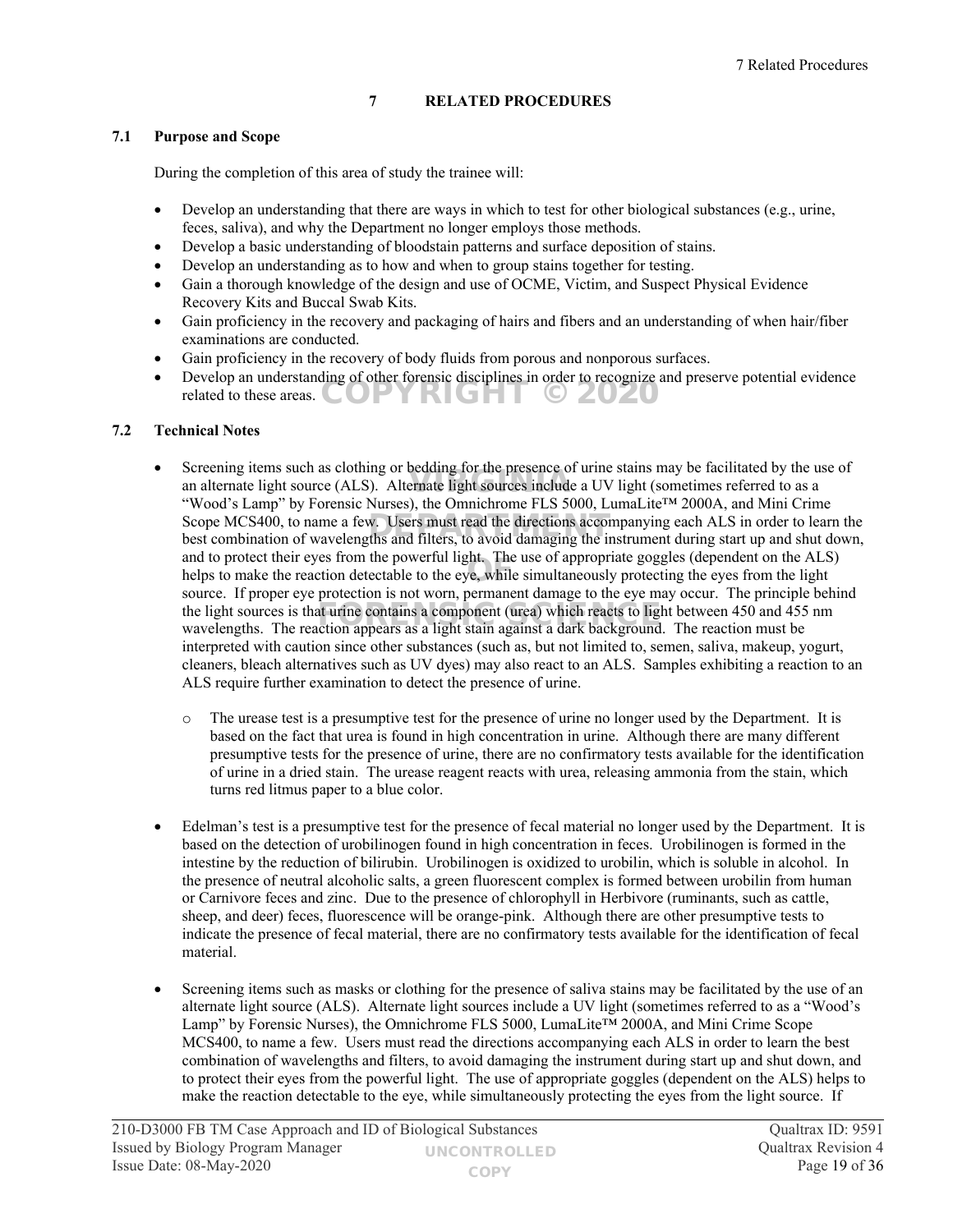proper eye protection is not worn, permanent damage to the eye may occur. The principle behind the light sources is that biological fluids may react to light between 450 and 455 nm wavelengths. The reaction may either appear as a faint light stain against a dark background, or in some circumstances, the stain appears darker against a light background. The reaction must be interpreted with caution since other substances (such as, but not limited to, urine, semen, makeup, yogurt, cleaners, bleach alternatives such as UV dyes) may also react to an ALS. Since the Department does not conduct presumptive testing for the presence of saliva, samples exhibiting a reaction to an ALS may require DNA analysis. Common sense sampling from areas believed to have come in contact with saliva (e.g. the mouth area of a mask) may also require DNA analysis.

#### **7.3 Tasks**

- 7.3.1 Read the Section Specific Modules under Educational Resources in Qualtrax.
- 7.3.2 If possible, observe and receive instruction from qualified examiners in other forensic disciplines, particularly the Trace Evidence, Firearms, and Latent Print Sections.
	- 7.3.2.1 Arrangements will be made by the training coordinator and Laboratory Director.
	- 7.3.2.2 The period of observation/instruction should be brief and focus on items of evidence involved with examinations in the Forensic Biology Section.
- 7.3.3 Observe and receive instruction from qualified examiners noting possible bloodstain patterns during examinations, including surface deposition and how and when to group the stains for testing. examinations, including surface deposition and how and when to group the stains for testing.
	- **NOTE:** Although there is the potential for some investigative information to be gleaned from the nature of bloodstain deposits (drop, smear, splatter), it is well advised that any examiner in the Forensic Biology Section exercise extreme caution in offering opinions regarding the ballistics of such patterns. Opinions should be reserved for those individuals with ballistics of such patterns. Opinions should be reserved for those individuals with considerable expertise in this area DRENSIC SCIENCE
- 7.3.4 Observe and receive instruction from qualified examiners performing examinations of OCME, Victim, and Suspect Physical Evidence Recovery Kits, as well as Buccal Swab Kits.
- 7.3.5 Observe and receive instruction from qualified examiners recovering/packaging hairs and fibers using various recovery techniques such as scraping, using forceps, and using post-it type notes.
- 7.3.6 Observe and receive instruction from qualified examiners recovering various types of body fluids/potential body fluids from various types of porous and nonporous surfaces.
- 7.3.7 Read applicable literature and complete the applicable study questions.

#### **7.4 Evaluation**

- 7.4.1 Knowledge of the trainee will be evaluated through:
	- Review of notes and worksheets in the training notebook by the training coordinator.
	- Mini-mock trials/oral and practical exams.
- 7.4.2 The trainee should examine a sufficient number of cases/items of evidence to develop and exhibit an unquestionably sound technique for grouping stains, determining the surface of stain deposition, recovering a packaging hairs and fibers, recovering body fluids from porous and nonporous surfaces, and examining OCME, Victim, and Suspect Physical Evidence Recovery Kit as well as Buccal Swab Kits. The trainee should also demonstrate the ability to easily recognize potentially valuable evidence involving other forensic disciplines and how to handle such items to prevent any loss of evidence. This will be monitored by review of the documentation in the training notebook and continual observation by the training coordinator.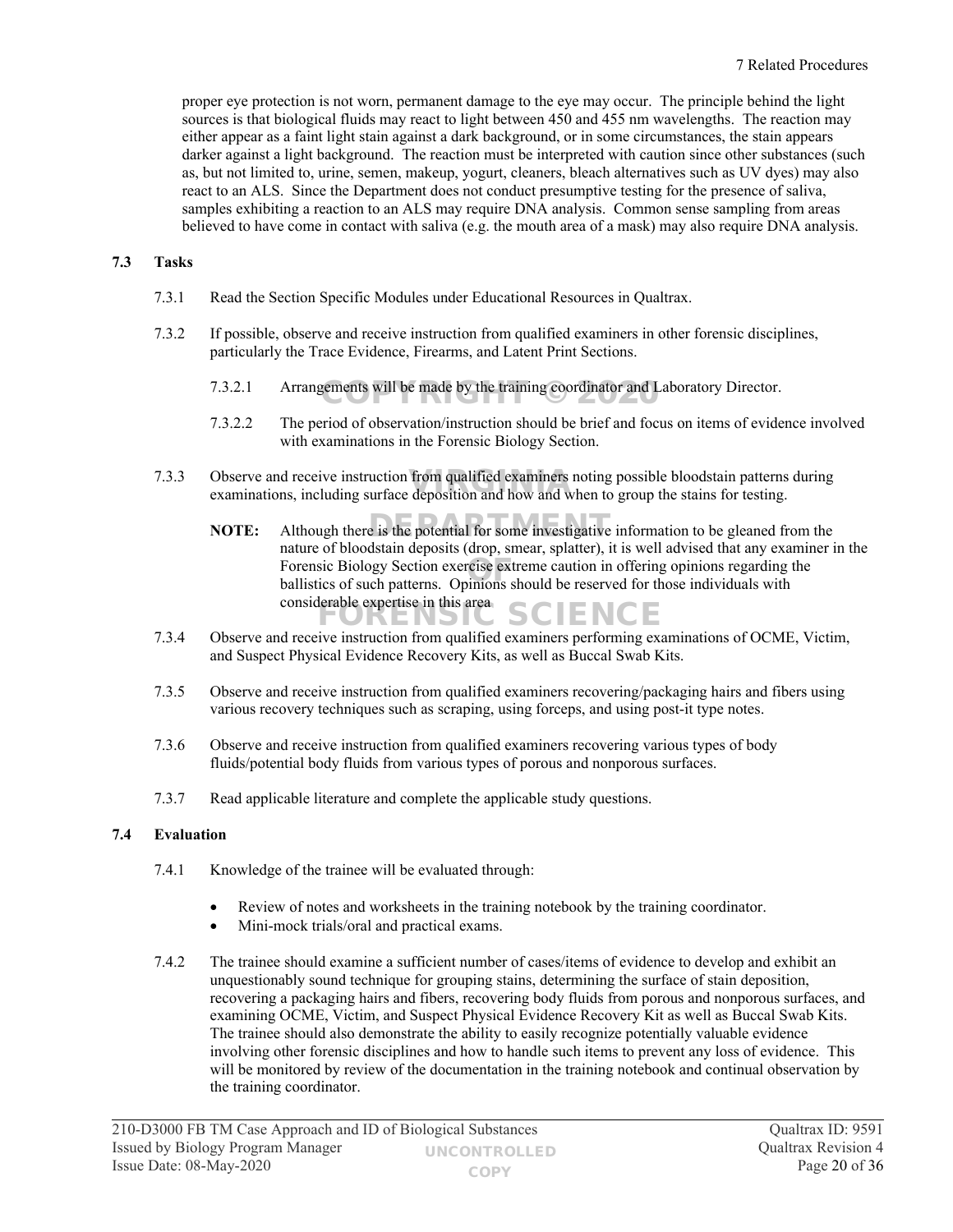### <span id="page-20-0"></span>**8 DEOXYRIBONUCLEIC ACID (DNA)**

#### **8.1 Purpose and Scope**

During the completion of this area of study the trainee will:

- Develop an understanding of the application of DNA analysis to forensic samples, including:
	- o Type/size of specimens required
	- o Methods of specimen preservation and storage
	- o Documentation required in case file
- Become familiar with the DNA testing procedures currently and previously conducted on casework and Data Bank samples by the Department, including:
	- o DNA RFLP testing
	- $\circ$  DNA PCR-based typing systems  $\blacksquare$  GHT © 2020
- Become familiar with the purpose of the Combined DNA Index System.

#### **8.2 Tasks**

OF

- 8.2.1 Observe and receive instruction from qualified examiners assessing the suitability of forensic specimens for DNA analysis, including appropriate documentation.
- 8.2.2 Read applicable literature.

#### **8.3 Evaluation**

- 8.3.1 Knowledge of the trainee will be evaluated through:  $\text{C}$   $\text{F}$   $\text{C}$   $\text{F}$ 
	- Review of notes in the training notebook by the training coordinator.
	- Mini-mock trials/oral and practical exams.
- 8.3.2 The trainee should examine a sufficient number of cases/items of evidence to develop and exhibit an understanding of the types/sizes of samples required to conduct DNA analysis, the methods by which they are to be preserved and stored and the case file documentation required by the Department. This will be monitored by review of the documentation in the training notebook and continual observation by the training coordinator.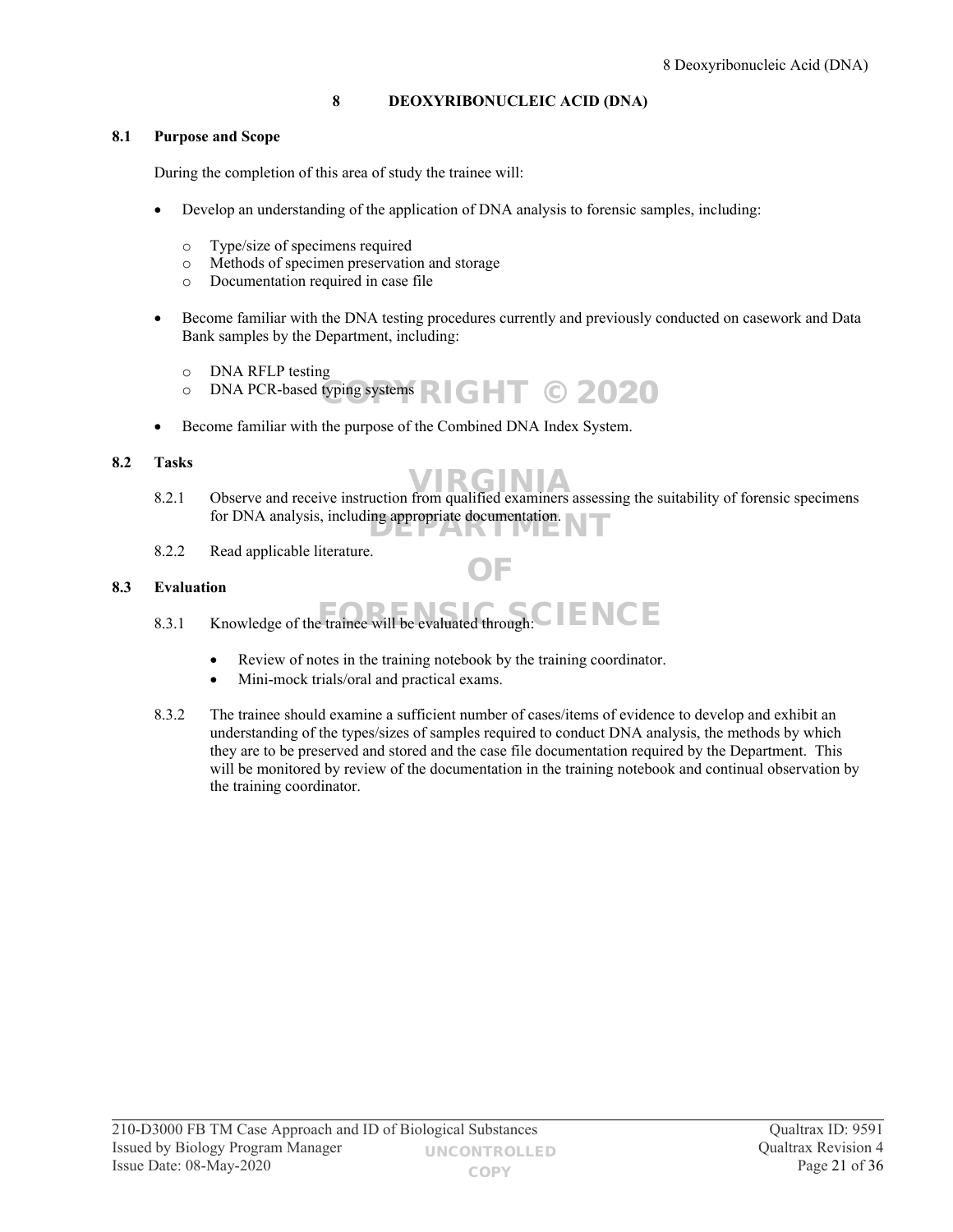#### <span id="page-21-0"></span>**9 GENERAL REPORT WRITING**

#### **9.1 Purpose and Scope**

During the completion of this area of study the trainee will become familiar with the format and report wording presently used by DFS Forensic Biology examiners in regard to identification of biological substances.

#### **9.2 Tasks**

- 9.2.1 Refer to the FB PM Screening and Collection for DNA Analysis.
- 9.2.2 Read the Forensic Biology Procedures Manual Report Writing.
- 9.2.3 Using the results of body fluid examinations from a minimum of ten (10) actual cases, prepare a Certificate of Analysis for each and compare to the original Certificate released by the examiner.
- 9.2.4 Conduct technical and administrative peer reviews of examiners' Certificates for cases with body fluid Conduct technical and administrative peer reviews of examiners' Certificates for cases with body fluid examinations before the official peer reviews are conducted by a second qualified examiner and compare the results with those of the official peer reviewer.

#### **9.3 Evaluation**

- $9.3.1$  Knowledge of the trainee will be evaluated through:
	- Review of notes Certificates of Analysis prepared by the trainee in the training notebook by the training coordinator.
	- Mini-mock trials/oral and practical exams.
- 9.3.2 The trainee should develop and demonstrate the ability to clearly, accurately, and concisely set forth I he trainee should develop and demonstrate the ability to clearly, accura<br>body fluid examination results in a Certificate of Analysis.

This will be monitored by review of the documentation in the training notebook and continual observation by the training coordinator.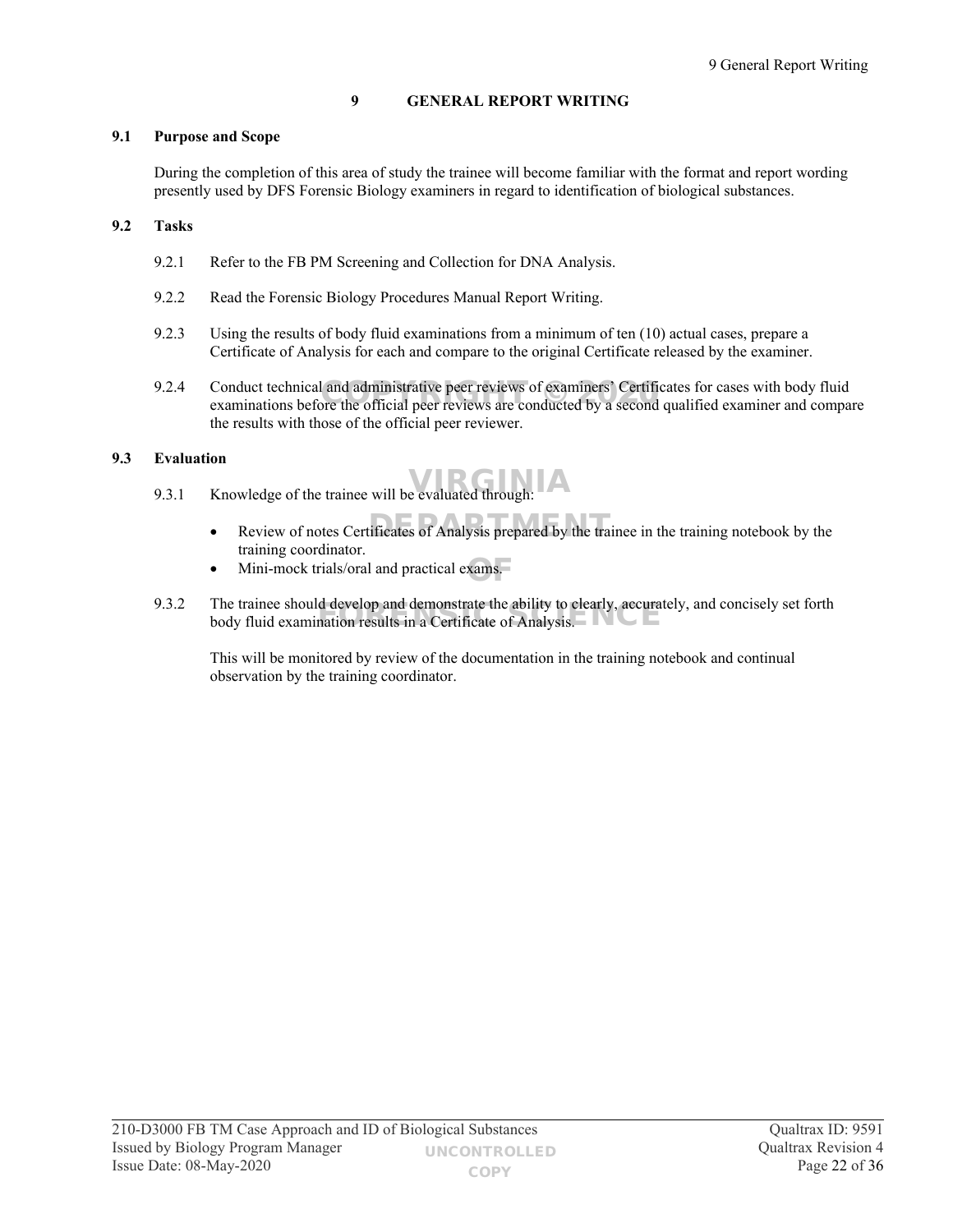#### <span id="page-22-0"></span>**10 TESTIMONY AND EXPERT WITNESS QUALIFICATION**

#### **10.1 Purpose and Scope**

During the completion of this area of study the trainee will:

- Become skilled in expressing results and conclusions orally in a simple, clear, concise, and technically correct manner.
- Become familiar with legal terminology and criminal law procedures, including:
	- o Rules of evidence admissibility
	- o Hearsay evidence admissibility
	- o Public document admissibility
	- o Examination of an expert witness
	- o Opinion evidence
	- o Proof of chain of custody
	- o Frye COPYRIGHT © 2020
	- o Daubert
	- o Spencer hearing
	- o Courtroom procedures
- Become skilled in properly communicating with attorneys, judges, and juries.<br>
Recome familiar with the use of testimony aids
- Become familiar with the use of testimony aids.

#### **10.2 Tasks**

- 10.2.1 Observe examiners testify, when possible.
- 10.2.2 Observe at least one pretrial conference with a qualified examiner, when possible.
- 10.2.3 Participate in mini-mock trials/oral question and answer session(s).
- 10.2.4 Read applicable literature and complete the applicable study questions.

#### **10.3 Evaluation**

10.3.1 Knowledge of the trainee will be evaluated through mini-mock trials and/or question and answer sessions.

DEPARTMENT

- 10.3.2 The trainee should demonstrate the ability to clearly and accurately testify to body fluid examination results and conclusions. This will be monitored by the evaluation of question and answer sessions and mini-mock trials conducted throughout the training program.
- 10.3.3 Refer to Chapter 1 of this manual for guidelines on the evaluation of the completion of the training overall, including testimony and expert witness qualification.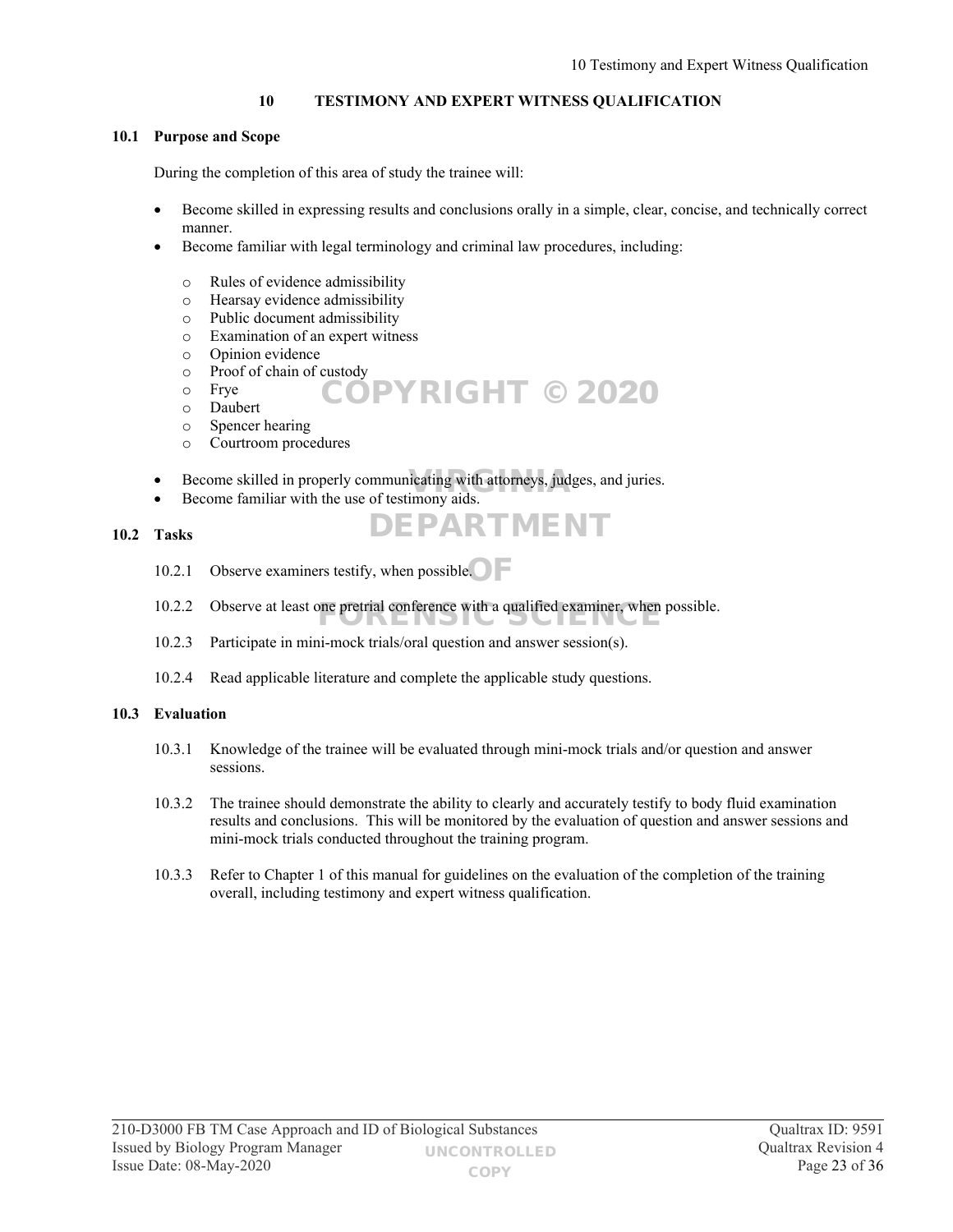#### <span id="page-23-0"></span>**APPENDIX A – REFERENCES AND REQUIRED READINGS**

McCrone, Walter C. And Delly, John Gustav, The Particle Atlas, Volume I, 2nd ed., Ann Arbor Science Publishers, Inc., Ann Arbor, Michigan (1973), page 23.

Forensic Science Handbook, edited by Richard Saferstein, Prentice-Hall, Inc., Englewood Cliffs, NJ (1982).

Kirk, Paul L., Crime Investigation, John Wiley and Sons, New York, NY (1974), pp. 650-651.

Gaensslen, R. E., Sourcebook in Forensic Serology, Immunology, and Biochemistry, U. S. Government Printing Office, Washington, DC (1983).

Metropolitan Police Forensic Science Laboratory, Biological Methods Manual, London, England (1978).

#### MICROSCOPY

Optical Systems for the Microscope, Carl Zeiss Oberkochen/Wuertt., Edition December 1967. (No further information available.)

Photomicrography: Instant Photography Through the Microscope, Polaroid Corporation, Cambridge, Massachusetts, 4- 26. (1995). VIRGINIA

### DEPABLOOD ENT

Baxter, S. J. and Rees, B., "The Use of Anti-human Hemoglobin in Forensic Serology," Medicine, Science, and the<br>Law Vol. 14: 159-162 (1974) Law, Vol. 14: 159-162 (1974).

Boorman, K. E., Dodd, B. E., and Lincoln, P. J., **Blood Group Serology**, Churchhill Livingstone, Inc., London, England (1977).

Culliford, B. J. and Nickolls, L. C., "The Benzidine Test," JFS, Vol. 9: 175-191 (1964).

Culliford, Bryan, The Examination and Typing of Bloodstains in the Crime Laboratory, U. S. Department of Justice, U. S. Government Printing Office, Washington, DC (1971).

Garner, D. D., Cano, K. M., Peimer, R. S., and Yeshion, T. E., "An Evaluation of Tetramethylbenzidine as a Presumptive Test for Blood," JFS, Vol. 21: 816-821 (1976).

Gaensslen, R. E., Sourcebook in Forensic Serology, Immunology, and Biochemistry, U. S. Department of Justice, U. S. Government Printing Office, Washington, DC (1983).

Garner, D. D., Cano, K. M., Peimer, R. S., and Yeshion, T. E., "An Evaluation of Tetramethylbenzidine as a Presumptive Test for Blood," JFS, Vol. 21: 816-821 (1976).

Grispino, R. R., "The Effect of Luminol on the Serological Analysis of Dried Human Bloodstains," Crime Laboratory Digest, Vol.17: 13-23 (1990).

Kirk, Paul L., Crime Investigation, John Wiley and sons, New York, NY (1974).

Lee, H. C., et al., "The Effect of Presumptive Tests, Latent Fingerprint and Some Other Reagents and Materials on Subsequent Serological Identification, Genetic Marker, and DNA Testing in Bloodstains," J. Forensic Ident., Vol. 39: 339-358 (1989).

MacDonell, H. L., Flight Characteristics and Stain Patterns of Human Blood, U. S. Department of Justice, U. S. Government Printing Office, Washington, DC (1971).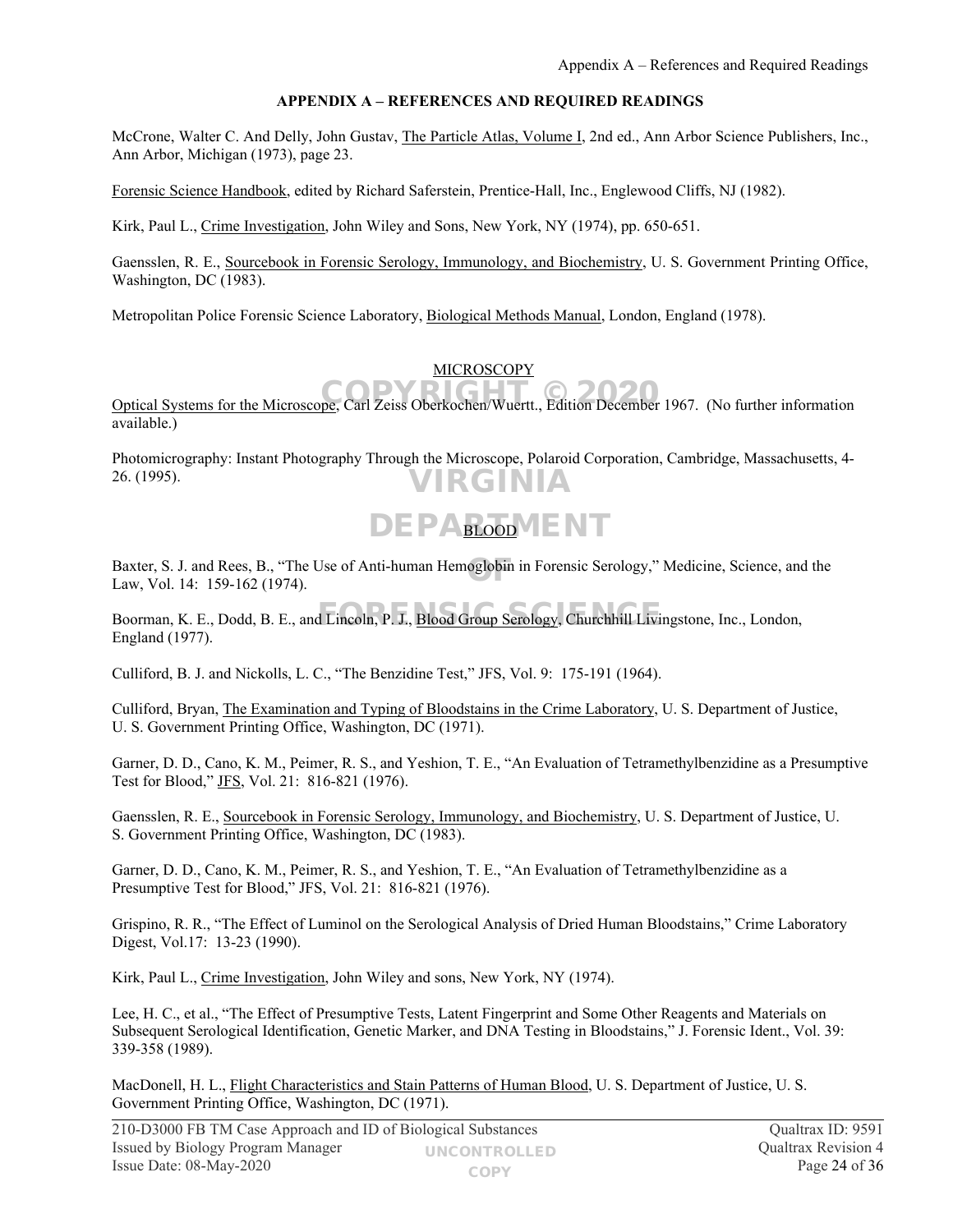Masters, R. W. and Schlein, F. C., "Factors Affecting the Deterioration of Dried Bloodstains," JFS, Vol. 3: 288-302 (1958).

Saferstein, R., Ed., Forensic Science Handbook, Prentice-Hall, Inc., Englewood Cliffs, NJ (1982).

Thornton, J. I. and Maloney, R. S., "The Chemistry of the Luminol Reaction—Where to From Here?," Forensic Science Group, University of California, Berkley, CA (1981). (No further information available.)

Wraxall, Brian G. D., Bloodstain Analysis System Procedures Manual (October 1978), prepared for Forensic Serology Workshops at the Serological Research Institute 1977-1978.

#### **SECRETIONS**

Abacus Diagnostics, OneStep ABAcard<sub>®</sub> p30 Test For The Forensic Identification of Semen, Technical Information Sheet, Revised 10/98.

Adams, Elizabeth G. and Wraxall, Brian G., "Phosphatases in Body Fluids: The Differentiation of Semen and Vaginal Secretions," Forensic Science, Vol. 3: 57-62 (1974).

Alderman, Philip M. "The Lurking Sperm: A Review of Failure in 8879 Vasectomies Performed by One Physician" JAMA Vol 259, No. 21: 3142-3144 (1988). VIRGINIA

"Anti-Sperm Antibodies," CAC Newsletter (Sept. 1986). DEPARTMENT

Auvdel, Michael J., "Amylase Levels in Semen and Saliva Stains," JFS, Vol. 31: 426-431 (1986).

Auvdel, Michael J., "Comparison of Laser and Ultraviolet Techniques Used in the Detection of Body Secretions," JFS, OF Vol. 32: 326-345 (1987). FORENSIC SCIENCE

Baechtel, F. Samuel, "Immunological Methods for Seminal Fluid ID," Proceedings of a Forensic Science Symposium on the Analysis of Sexual Assault Evidence, pp. 83-89, U. S. Department of Justice, U. S. Government Printing Office, Washington, DC (1983).

Baxter, S. J. and Rees, B., "The Identification of Saliva in Stains in Forensic Case Work," Medicine, Science, and the Law, Vol. 15: 37-41 (1975).

Baxter, S. J., "Immunological Identification of Human Semen," Medicine, Science, and the Law, Vol. 13: 155-165 (1973).

Bitner, Sarah E., "False Positives Observed on the Seratec® PSA SemiQuant Cassette Test with Condom Lubricants," JFS, Vol. 57: 1545-1548 (2012).

Boward, Emily S. et al., "A comparison of ABAcard® p30 and RSID™-Semen test kits for forensic semen identification," Journal of Forensic and Legal Medicine, Vol. 20: 1126-1130 (2013).

Brown, K. M. and Brow, C. G., "Specificity of Two Commercial Acid Phosphatase Determination Kits with Respect to Feminine Hygiene Products and Vaginal Contraceptives," JFS, Vol. 19: 384-389 (1974).

Brown, Barry L., "Anatomy, Physiology, and Biochemistry of the Female Reproductive System," Proceedings of a Forensic Science Symposium on the Analysis of Sexual Assault Evidence, pp. 3-19, U. S. Department of Justice, U. S. Government Printing Office, Washington, DC (1983).

Calloway, A. R., et. al., "Location of Seminal Stains by Their Phosphorescence and Its Use in Determining the Order of Deposition of Overlapping Seminal and Bloodstains," J. For. Sci. Soc., Vol. 13: 223-229 (1973).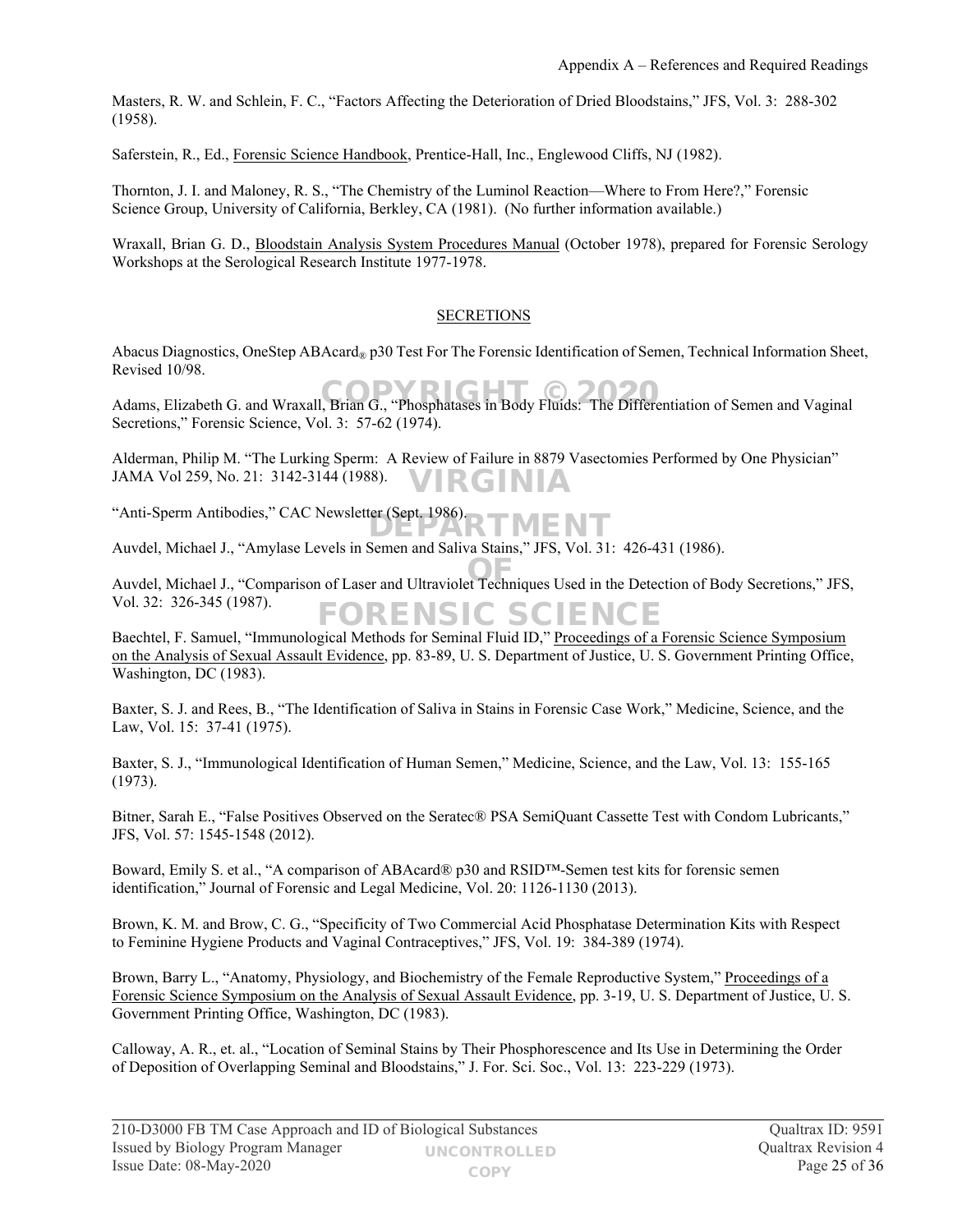Chang, Thomas S. K., "Seminal Cytology," Proceedings of a Forensic Science Symposium on the Analysis of Sexual Assault Evidence, pp. 45-56, U. S. Department of Justice, U. S. Government Printing Office, Washington, DC (1983).

Davies, Anne and Wilson, Elizabeth, "The Persistence of Seminal Constituents in the Human Vagina," Forensic Science, Vol. 3: 45-55 (1974).

Davies, Anne, "Evaluation of Results from Tests Performed on Vaginal, Anal, and Oral Swabs Received in Casework," J. For. Sci. Soc., Vol. 17: 127-133 (1977).

Divall, Graham B., "Identification and Persistence of Seminal Constituents in the Postcoital Vaginal Tract," Proceedings of a Forensic Science Symposium on the Analysis of Sexual Assault Evidence, pp. 57-63, U. S. Department of Justice, U. S. Government Printing Office, Washington, DC (1983).

Duenholter, J. H., et al., "Detection of Seminal Fluid Constituents After Alleged Sexual Assault," JFS, Vol. 23: 824- 829 (1978).

Enos, William F., Mann, Geoffrey T., and Dolan, William D., "A Laboratory Procedure for the Identification of<br>Semen." American Journal of Clinical Pathology. Vol. 39: 316-320 (1963). Semen," American Journal of Clinical Pathology, Vol. 39: 316-320 (1963).

Enos, W. F. and Beyer, J. C., "Spermatozoa in the Anal Canal and Rectum and in the Oral Cavity of Female Rape Victims," JFS, Vol. 23: 231-233 (1978).

enos, W. F. and Beyer, J. C., "Prostatic Acid Phospatase, Aspermia, and Alcoholism in Rape Cases," JFS, Vol. 25: 353-356 (1980). DEPARTMENT

Gaensslen, R. E., Lee, Henry C., Mertens, John E., and Stolorow, Mark D., "Staining and Extracting Techniques," Proceedings of a Forensic Science Symposium on the Analysis of Sexual Assault Evidence, pp. 135-144, U. S.<br>Department of Justice, U. S. Government Printing Office, Washington, DC (1983) Department of Justice, U. S. Government Printing Office, Washington, DC (1983).

Gomez, Rolando R., et al., "Qualitative and Quantitative Determinations of Acid Phosphatase Activity in Vaginal Washings," American Journal of Clinical Pathology, Vol. 64: 423-432 (1975).

Graves, Howard C. B., Sensabaugh, George F., and Blake, Edward T., "Posticoital Detection of a Male-Specific Semen Protein," New England Journal of Medicine, Vol. 312: 338-343 (1985).

Groth, A. Nicholas and Burgess, Ann Wilbert, "Sexual Dysfunction During Rape," New England Journal of Medicine, Vol. 297: 764-765 (1977).

Hochmeister, M. N., Budowle, B., Rudin, O., Gehrig, C., Borer, U., Thali, M., and Dirnhofer, R., "Evaluation of Prostate-Specific Antigen (PSA) Membrane Test Assays for the Forensic Identification of Seminal Fluid", JFS, Vol. 44: 1057-1060.

Hueske, E. E., "Techniques for Extraction of Spermatozoa from Stained Clothing: A Critical Review," JFS, Vol. 22: 596-598 (1976).

"Identification of Seminal Fluids," American Jurisprudence Proof of Facts, Vol. 12: 319-333 (1962).

Joshi, U. N., Subhedar, S. K., and Saraf, D. K., "Effect of Water Immersion on Seminal Stains on Cotton Cloth," Forens. Sci. Intern., Vol. 17: 9-11 (1981).

Kafarowski, E., Lyon, A. M. and Sloan, M. M., "The Retention and Transfer of Spermatozoa in Clothing by Machine Washing" Can. Soc. Forens. Sci. J., Vol. 29: 7-11 (1996).

Kaye, Sidney, "Acid Phosphatase Test for Identification of Seminal Stains," Journal of Laboratory and Clinical Medicine, Vol. 34: 267-288 (1964),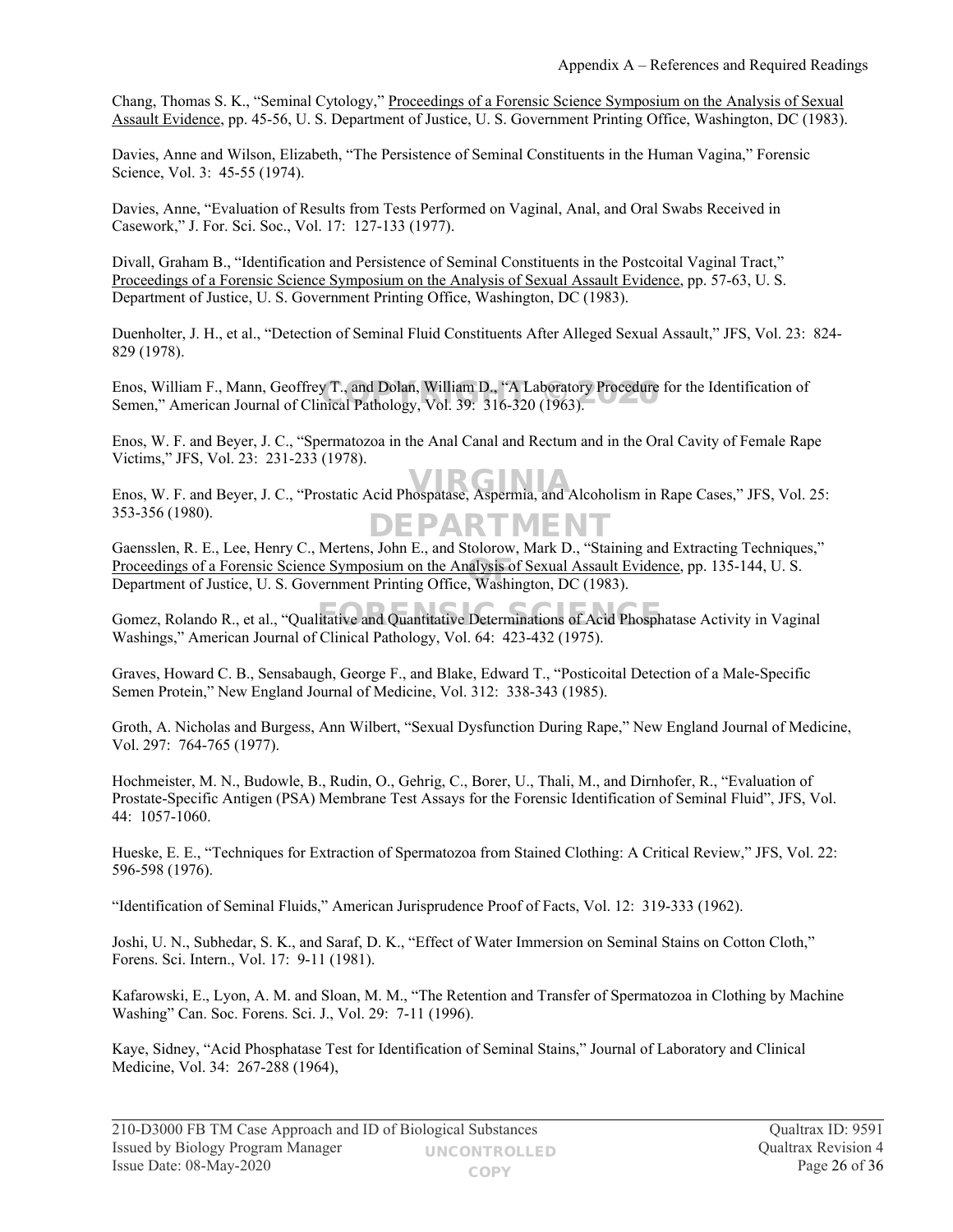Kind, S. S., "The Acid Phospahtase Test," Methods of Forensic Science, Vol. 3, Interscience Publishers, New York, NY (1964).

Kipps, A. E. and Whitehead, P. H., "The Significance of Amylase in Forensic Investigations of Body Fluids," JFS Vol. 6: 1376-144 (1975).

Laux, Dale L. Forensic Detection of Semen I: The Acid Phosphatase Test, Midwestern Association of Forensic Scientists Newsletter, Vol. 32, Fall 2003, pp. 6-10.

Laux, Dale L., Tambasco, Anthony and Benzinger, Elizabeth A. Forensic Detection of Semen II : Comparison of the Abacus Diagnostics *OneStep ABAcard p30 Test* and the Seratec *PSA Semiquant* Kit for the Determination of the Presence of Semen in Forensic Cases, Midwestern Association of Forensic Scientists Newsletter, Vol. 32, Fall 2003, pp. 11-18.

Laux, Dale L. and Custis, Sarah E. Forensic Detection of Semen III: Detection of PSA Using Membrane Based Tests: Sensitivity Issues with Regards to the Presence of PSA in Other Body Fluids, Midwestern Association of Forensic Scientists Newsletter, Vol. 33, Winter 2004, pp. 33-39.  $\textcircled{\textsf{--T}}$  © 2020

McCloskey, K. L., et al., "Prostatic Acid Phosphatase Activity in the Postcoital Vagina," JFS, Vol. 20: 630-636 (1975).

Moyer, Dean L., et al., "Sperm Distribution and Degradation in the Human Female Reproductive Tract," Journal of Obstetrics and Gynecology. Vol. 35: 831-839 (1970). Obstetrics and Gynecology, Vol. 35: 831-839 (1970).

Nelson, Donald F. and Kirk, Paul L., "The Identification of Saliva," Journal of Forensic Medicine, Vol. 10: 14-21 (1963).

Peabody, A. J., Burgess, R. M., and Stockdale, R. E., "Re-examination of the Lugol's Iodine Test," Home Office Central Research Establishment Report No. 412 (Oct. 1981). SCIENCE

Peonim, Vichan, et al., "Comparison between prostate specific antigen and acid phosphatase for detection of semen in vaginal swabs from raped women," Journal of Forensic and Legal Medicine, Vol. 20: 578-581 (2013).

Philp, T., Guillebaud, J. and Budd, D., "Complications of Vasectomy: Review of 16,000 Patients," British Journal of Urology, Vol 56: 745-748 (1984).

Pollack, O. J., "Semen and Seminal Stains – A Review of Methods Used in Medicolegal Investigation," Archives of Pathology, Vol. 35: 140-196 (1943).

Poyntz, F. M. and Martin, P. D., "Comparison of P30 and Acid Phosphatase Levels in Post-Coital Vaginal Swabs from Donor and Casework Studies," Forens. Sci. Intern., Vol. 24: 17-52 (1984).

Prabhakran, D., et al., "A Rapid Test for Seminal Stain Acid Phosphatase," Journal of Police Science and Administration, Vol. 9: 76-79 (1981).

Proceedings of a Forensic Science Symposium on the Analysis of Sexual Assault Evidence, Laboratory Division of the Federal Bureau of Investigation, U. S. Department of Justice, Washington, DC (July 6-8, 1983).

Randell, B., "Glycogenated Squamous Epithelial Cells as a Marker of Foreign Body Penetration in Sexual Assault," JFS, Vol. 33: 511-514 (1988).

Rothwell, T. J. and Harvey, K. J., "The Limitations of the Lugol's Iodine Staining Technique for the Identification of Vaginal Epithelial Cells," J. For. Sci. Soc., Vol. 18: 181-184 (1978). Rupp, Joseph C., "Sperm Survival and Prostatic Acid Phosphatase Activity in Victims of Sexual Assault," JFS, Vol. 14: 177-183 (1969).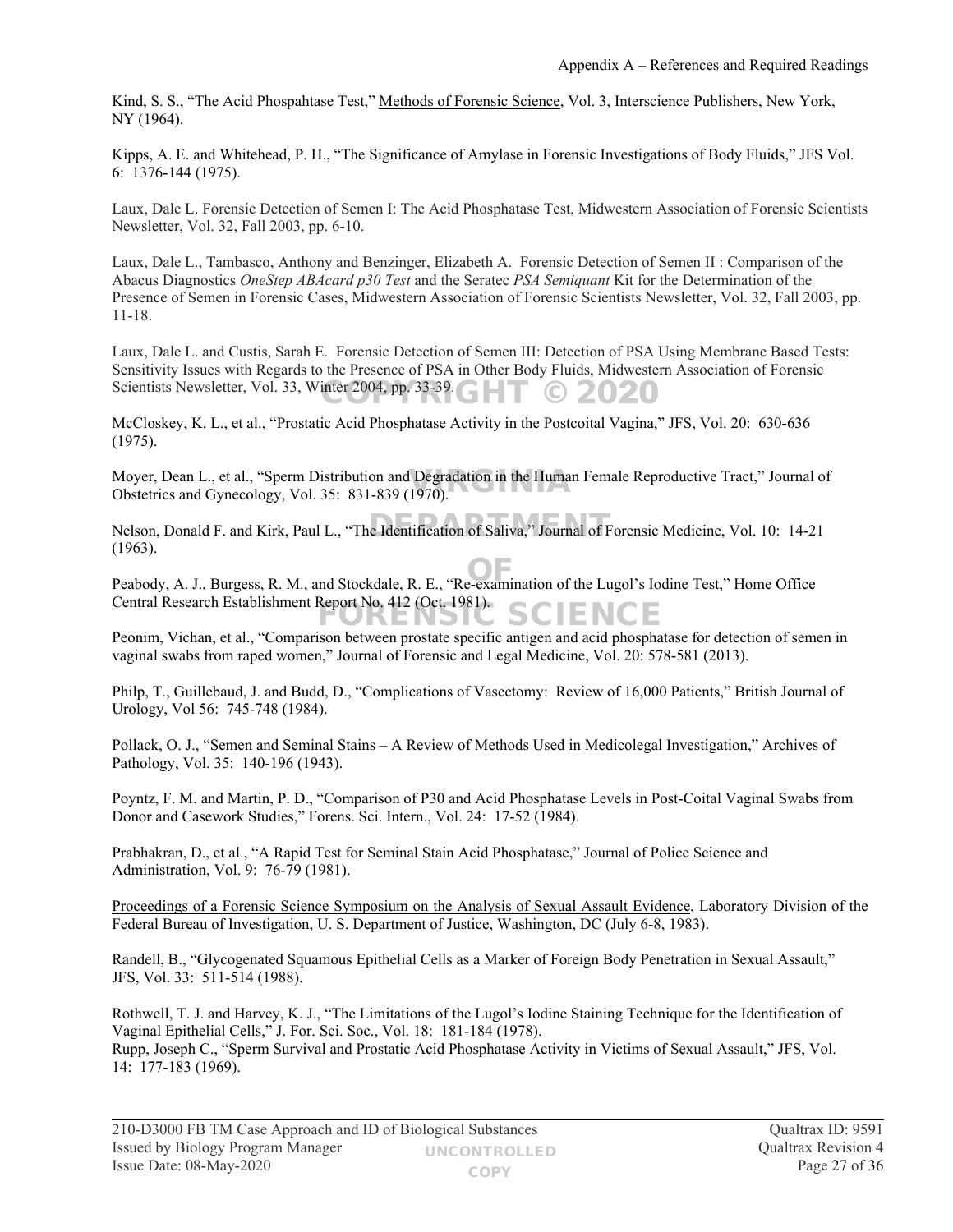Rushton, Claire, et al., "The Distribution and Significance of Amylase-Containing Stains on Clothing," J. For. Sci. Soc., Vol. 19: 53-58 (1979).

Rutter, E. R., Kind, S. S., and Smalldon, K. W., "Estimation of Time Since Intercourse Acid Phosphatase/UV270 Absorbance Ratios," J. For. Sci. Soc., Vol. 20: 271-282 (1980).

Schiff, A. F., "Reliability of the Acid Phosphatase Test for the Identification of Seminal Fluid," JFS, Vol. 23: 833-844 (1978).

Schiff, Arthur Frederick, "Modification of the Berg Acid Phosphatase Test," JFS, Vol. 14: 538-544 (1969).

Schumann, G. Berry, et al., "Prostatic Acid Phosphatase – Current Assessment in Vaginal Fluid of Alleged Rape Victims," American Journal of Clinical Pathology, Vol. 66: 944-952 (1976).

Sensabaugh, George F., "Isolation and Characterization of a Semen Specific Protein from the Human Seminal Plasma: A Potential New Marker for Semen ID," JFS, Vol. 23: 106-115 (1978).

Sensabaugh, George F., "The Acid Phosphatase Test," Proceedings of a Forensic Science Symposium on the Analysis of Sexual Assault Evidence, pp 65-81, U. S. Department of Justice, U. S. Government Printing Office, Washington, DC (1983).

Sensabaugh, G. F., "The Quantitative Acid Phosphatase Test: A Statistical Analysis of Endogenous and Postcoital Acid Phosphatase Levels in the Vagina." JFS. Vol. 24: 346-355 (1979). Acid Phosphatase Levels in the Vagina," JFS, Vol. 24: 346-355 (1979).

Sharpe, Noble, "The Significance of Spermatozoa in Victims of Sexual Offences," Canad. Med. Assoc. Journal, Vol. 89: 513-514 (1963).

Sherins, Robert J. and Brown, Barry L., "Anatomy, Physiology, and Disorders of the Male Reproductive System," Proceedings of a Forensic Science Symposium on the Analysis of Sexual Assault Evidence, pp. 21-43, U. S. Proceedings of a Forensic Science Symposium on the Analysis of Sexual Assault Evident Department of Justice, U. S. Government Printing Office, Washington, DC (1983).

Silverman, Eugene M. and Silverman, Alida G., "Persistence of Spermatozoa in the Lower Genital Tracts of Women," JAMA, Vol. 240 No. 17: 1875-1877 (1975).

Spear, T. F. and Khoskebari, N., "The Evaluation of ABAcard<sub>®</sub> p30 Test for the Identification of Semen", The CAC News, 1st Quarter 2001, pages 22-24.

Speck, Ballantyne; Post Coital DNA Recovery, December 2014: NIJ Grant No. 2009-DN-BX-0023. <http://www.ncjrs.gov/pdffiles1/nij/grants/248682.pdf>

Standefer, J. C. and Street, E. W., "Postmortem Stability of Prostatic Acid Phosphatase," JFS, Vol. 21: 165-172 (1976).

Stolorow, Mark D., et al., "Identification of Human Seminal Acid Phosphatase by Electrophoresis," Journal of the Association of Official Analytical Chemists, Vol. 59: 1352-1356 (1976).

"To P or Not to P (30, that is…) Saga of a Seminal Protein," Seri Newsletter, No. 7 (December 1981).

Wallace-Haagens, Mary Jean, et al., "Recovery of Spermatozoa from Human Vaginal Washings," Fert. And Ster., Vol. 26: 175-179 (1975).

Weitzig, Laurence, et al., "Diagnostic Value of PSA and AP Tests for the Detection of Spermatozoa in Postmortem Swabs from the Genital and Anal Region in Males," JFS, Vol. 60: 41-44 (2015).

Willott, G. M., "An Improved Test for the Detection of Salivary Amylase in Stains," J. For. Sci. Soc., Vol. 14: 341- 344 (1974).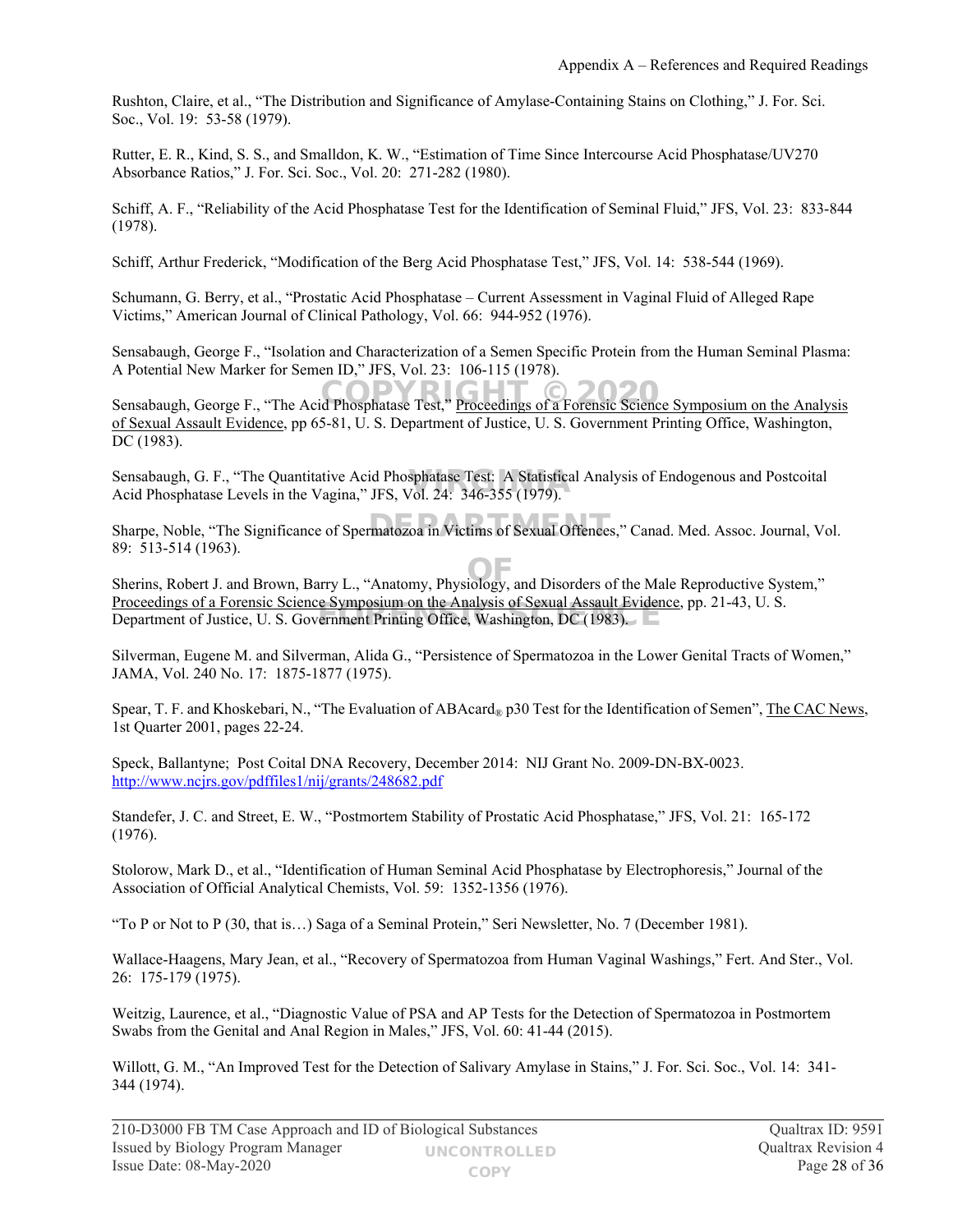Willott, G. M. and Allard, J. E., "Spermatozoa-Their Persistence After Sexual Intercourse," Forens. Sci. Intern., Vol. 19: 135-154 (1982).

Willott, G. M. and Crosse, M. A., "Detection of Spermatozoa in the Mouth," J. For. Sci. Soc., Vol. 26: 125-128 (1986).

Willott, G. M., "L-Tartrate Inhibitable Acid Phosphatase in Semen and Vaginal Secretions," J. For. Sci. Soc., Vol. 12: 363-366 (1972).

Wilson, E. F., "Sperm's Morphologic Survival After 16 Days in the Vagina of a Dead Body," JFS, Vol. 19: 7-74 (1974).

Yu, He and Diamandis Eleftherios P., "Prostate-Specific Antigen Immunoreactivity in Amniotic Fluid," Clin. Chem., Vol. 41: 204-210 (1995).

Yu, He and Diamandis Eleftherios P., "Prostate-Specific Antigen in Milk of Lactating Women," Clin. Chem., Vol. 41: 54-58 (1995). COPYRIGHT © 2020

Editorial, "Nonprostatic Sources of Prostate-Specific Antigen: A Steroid Hormone-Dependent Phenomenon?" Clin. Chem., Vol. 41: 7-9 (1995).

## **EXPERT WITNESS TESTIMONY**

Brownlie, Alistair R., "A Lawyer Looks at Forensic Science: The Expert in Court," J. For. Sci. Soc., Vol. 18: 5-12 (1978).

Burke, John J., "Testifying in Court," FBI Law Enforcement Bulletin (September, 1975). OF

Cato, B. H., "The Presentation of Scientific Evidence in the Courts - Improving its Effectiveness," J. For. Sci. Soc., Vol. 14: 93-98 (1974).

McCarthy, J. F., "On Playing the Game of Expert Witness in a Two-Value Logic System," JFS, Vol. 19: 131-135 (1974).

Hon. B. Marc Mogil, J. D., "Maximizing Your Courtroom Testimony," FBI Law Enforcement Bulletin, pp. 7-9 (May 1989).

Phillips, K. A., "The 'Nuts and Bolts' of Testifying as a Forensic Scientist," JFS, Vol. 22: 457-463 (1977).

Starrs, J. E., "The Ethical Obligations of the Forensic Scientist in the Criminal Justice System," Journal of AOAC, Vol. 54: 906-914 (1971).

Steinmetz, Charles W., "The Expert Witness and Communication Competency," Identification News, pp. 3-6 (August 1982).

Symposium: Ethical Conflicts in the Forensic Sciences

- a. Peterson, Joseph L., "Introduction," JFS, Vol. 34: 717-718 (1989).
- b. Lucas, Douglas M., "The Ethical Responsibilities of the Forensic Scientist: Exploring the Limits," JFS, Vol. 34: 719-729 (1989).
- c. Giannelli, Paul C. "Evidentiary and Procedural Rules Governing Expert Testimony," JFS, Vol. 34: 730-748 (1989).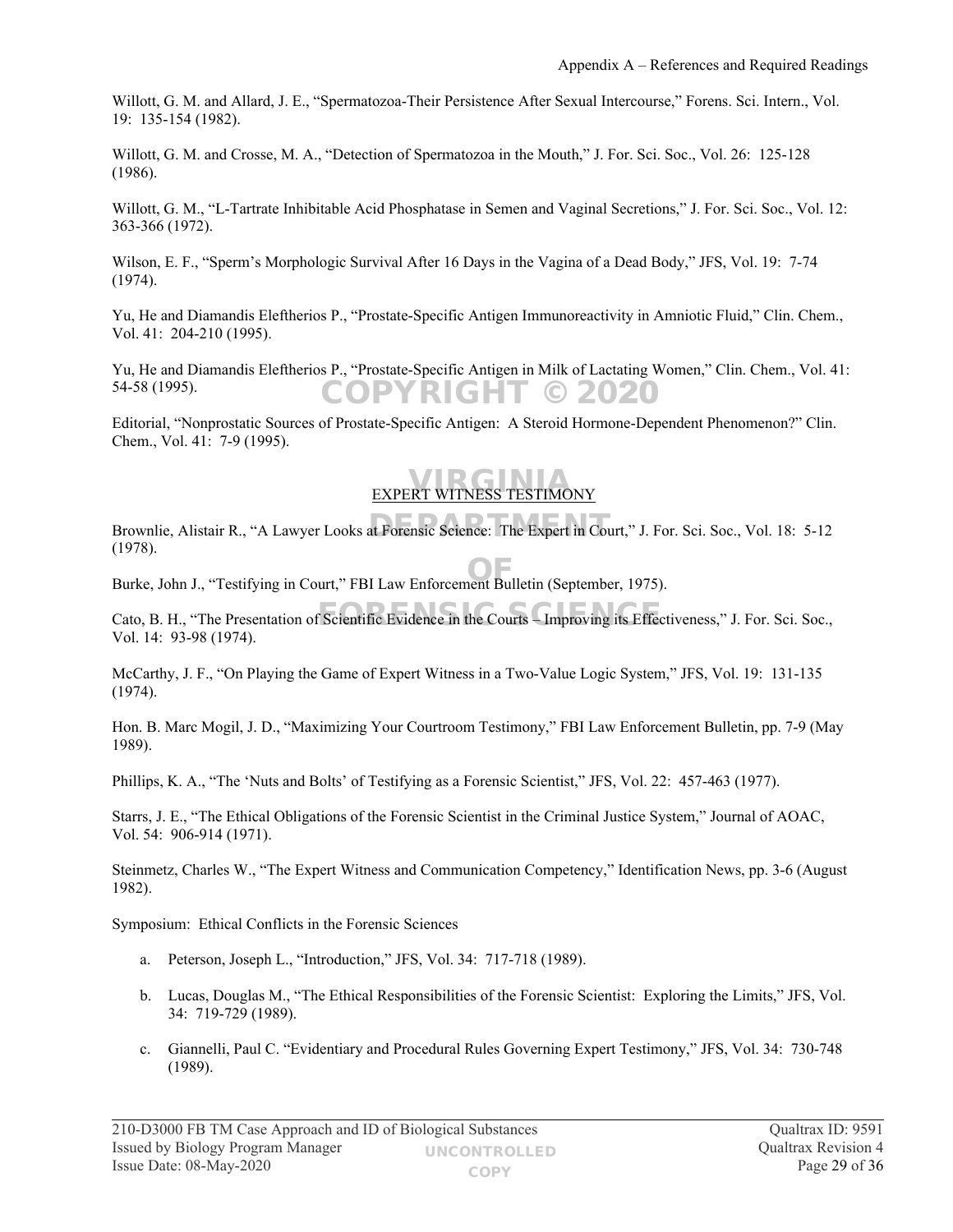- d. Peterson, Joseph L. and Murdock, John E., "Forensic Science Ethics: Developing an Integrated System of Support and Enforcement," JFS, Vol. 34: 749-762 (1989).
- e. Saks, Michael J., "Prevalence and Impact of Ethical Problems in Forensic Science," JFS, Vol. 34: 772-793 (1989).

Tanton, R. L., "Jury Preconceptions and Their Effect on Expert Scientific Testimony," JFS, Vol. 24: 681-691 (1979).

### COPYRIGHT © 2020

# VIRGINIA DEPARTMENT OF FORENSIC SCIENCE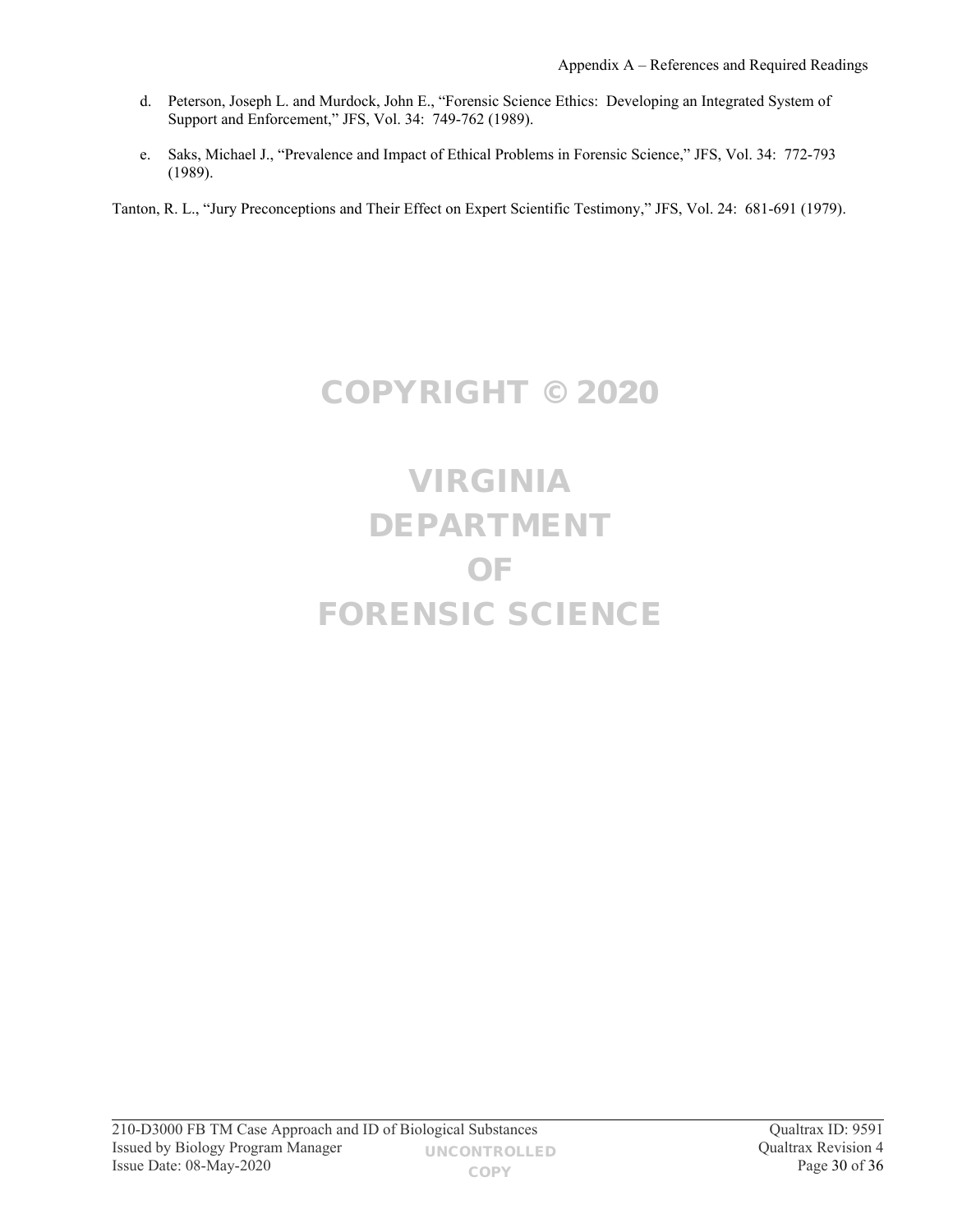#### <span id="page-30-0"></span>**APPENDIX B – STUDY QUESTIONS**

#### **Receiving and Handling Physical Evidence:**

- 1. What is a container?
- 2. Where is the Department's LIMS?
- 3. What is a lock box?
- 4. How is evidence transferred from one laboratory to another?
- 5. What is the pathway that an item of evidence goes through from the time it enters DFS to the time it is returned to the agency?

RIGHT © 2020

- 6. Describe the duties of the "primary examiner". How is the "primary examiner" determined?
- 7. What is chain of custody?
- 8. How is chain of custody maintained in your laboratory?
- 9. How is evidence stored in your laboratory? VIRGINIA
- 10. How is evidence stored in your personal custody when you are not examining it?
- 11. Who has access to the various storage areas including your personal evidence locker? OF
- 12. What is a proper seal?
- 13. What is a temporary seal and when can it be used?  $SCENCE$
- 14. What is the difference between short and long term storage?
- 15. You receive a known blood sample in a lavender top blood tube. How do you preserve this sample to ensure that no degradation occurs?
- 16. You receive a call from an investigator saying he's arrested the suspect in the case he submitted two weeks ago, but isn't sure what to do. What do you tell him?
- 17. What key pieces of information should be included on every page of your notes?
- 18. Introducing Physical Evidence In Court (taken from Trial Technique Predicate Questions, Second Edition, National District Attorneys Association, Alexandria, Virginia):
	- a. Do you recognize this item of evidence?
	- b. How do you recognize it?
	- c. What is it?
	- d. How did it first come into your possession?
	- e. Where did you obtain it?
	- f. When did you obtain it?
	- g. Is this item in substantially the same condition now as when you first saw it?
	- h. What did you do with it?

#### **Introduction to the Microscope:**

1. Describe Köehler Illumination and how this is achieved on the microscope.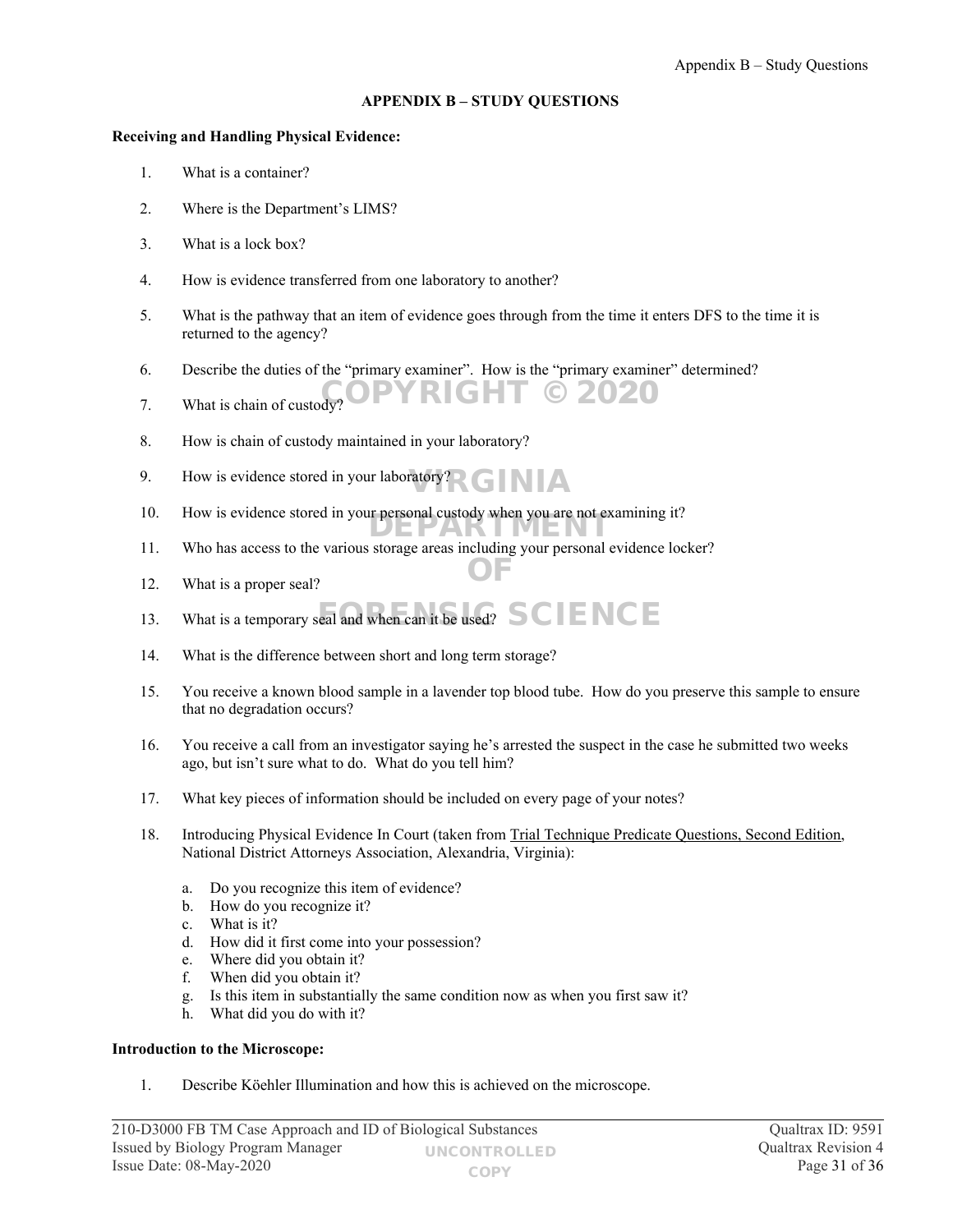- 2. What is phase contrast microscopy?
- 3. What is bright field microscopy?
- 4. What are the major differences between the stereoscope, compound microscope, and phase contrast microscope?
- 5. What total magnifications are used when examining specimens under low and high power and how does one arrive at the total magnification?
- 6. What is an objective?
- 7. What is an eyepiece?
- 8. Briefly describe field diaphragm, aperture diaphragm, and substage condenser.
- 9. What are the major parts of the compound microscope?  $\odot$  2020
- 10. What is resolution and resolving power and how is it determined?
- 11. Who is credited with developing the microscope?
- 12. What is a micrometer and how is it used? VIRGINIA
- 13. What type of light source is used on microscopes?
- 14. What is refractive index and how does it affect microscopy?
- 15. What is numerical aperture?<br>
FORENSIC SCIENCE

#### **Indication of Blood:**

- 1. What is blood and what is it composed of?
- 2. What is the purpose of blood in the body?
- 3. What is the PTMB test?
- 4. When is the PTMB test performed?
- 5. What is the mechanism behind the PTMB test?
- 6. What is the purpose of each chemical used in the PTMB testing?
- 7. If an oxidizer, such as potassium permanganate, was tested with the chemicals used for PTMB testing, what reaction would be expected and why?
- 8. What is the benefit of using the combined PTMB chemical test?
- 9. Which PTMB reagent works best in the acidic environment and which works best in the basic environment?
- 10. What does a positive PTMB result tell you?
- 11. What would you do if your P test was positive but the TMB test was negative?
- 12. What action would you take if your negative control was positive?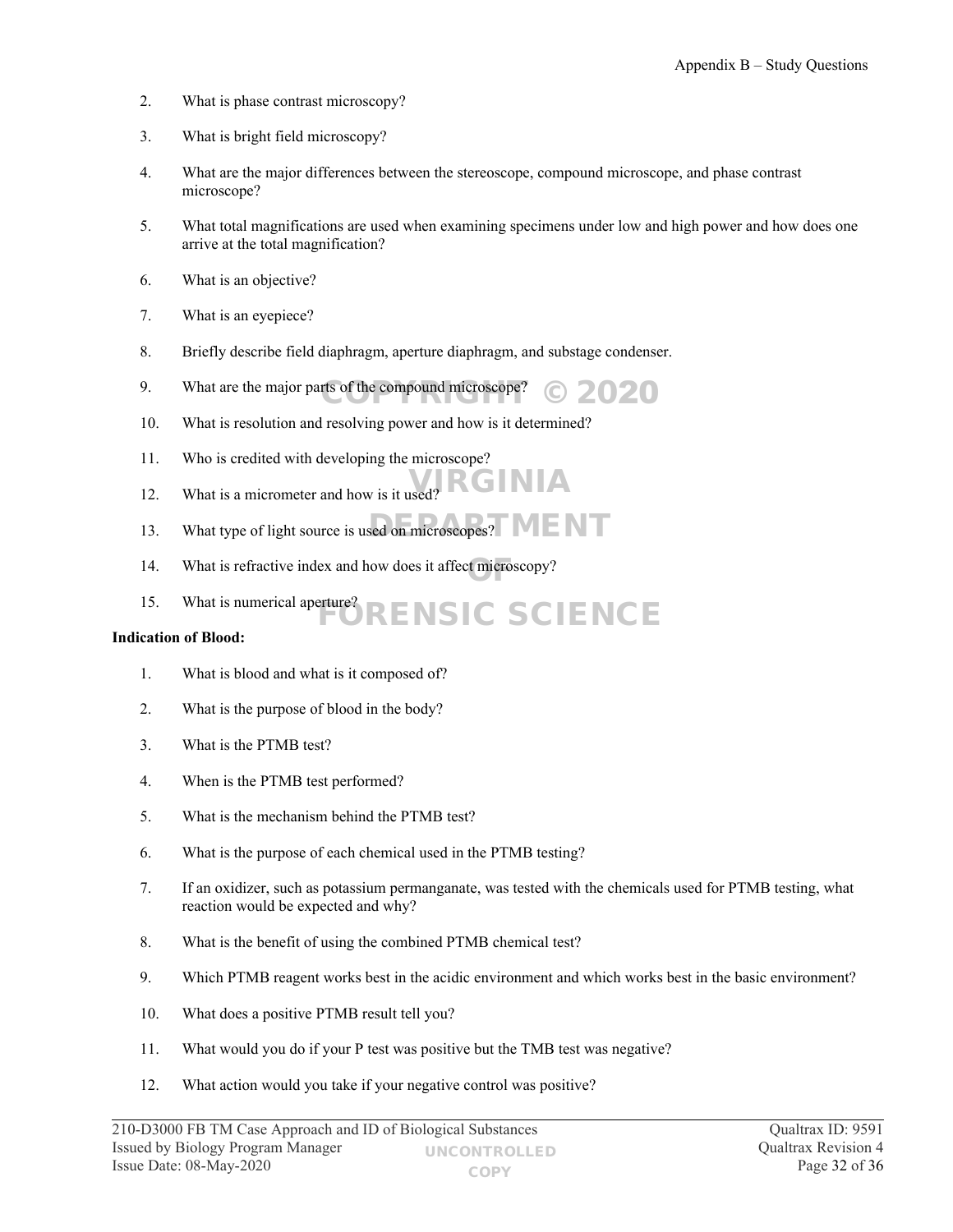- 13. What is believed to be the mechanism behind a false negative result sometimes encountered with suede or leather material?
- 14. What is the mechanism for luminol?
- 15. What is the mechanism for the BLUESTAR® Forensic Test?
- 16. What is luminol/BLUESTAR® used?
- 17. What does a positive luminol or BLUESTAR® result look like and what does it mean?
- 18. You get a call from an investigator requesting luminol, which the Department no longer provides. How do you handle it?
- 19. You get a call from an investigator asking if luminol can be used to examine the back yard where it is believed that a husband shot his wife two weeks ago. What do you tell him?
- 20. You get a call from a patrol officer saying that he is processing the scene of a B&E where he sees blood on a broken window. He's never done this before. How do you advise him to proceed?
- 21. You get a "supercan" trashcan for a case in which the victim's body was found in the trashcan itself. What do you do with it? VIRGINIA
- 22. What is the purpose of a positive control? DEPARTMENT
- 23. Name two presumptive tests for blood and two confirmatory tests for blood not used by the Department. OF

FORENSIC SCIENCE

#### **Identification of Semen:**

- 1. What is semen?
- 2. What glands contribute to seminal fluid?
- 3. What is p30 and where is it found?
- 4. What is the significance of p30 and under what circumstances would you test for it?
- 5. Why is the ABAcard® p30 Test no longer considered a confirmatory test for semen?
- 6. What factors can lead to a diminished sperm count in the male ejaculate?
- 7. Describe the mechanism and the purpose of the chemicals for the AP test. What would a positive result look like and what would a positive result tell you?
- 8. Describe the mechanism and the purpose of the chemicals for the p30 test.
- 9. Compare and contrast the different methods for detecting semen stains.
- 10. How does an alternate light source assist in locating stains? What alternate light sources are used by DFS (include filters used and wavelengths)?
- 11. What is the name of the stain used to stain smears for spermatozoa examination? What is the purpose of each chemical?
- 12. Describe the appearance of stained spermatozoa using phase contrast and bright field.
- 13. Describe the morphology of a spermatozoon.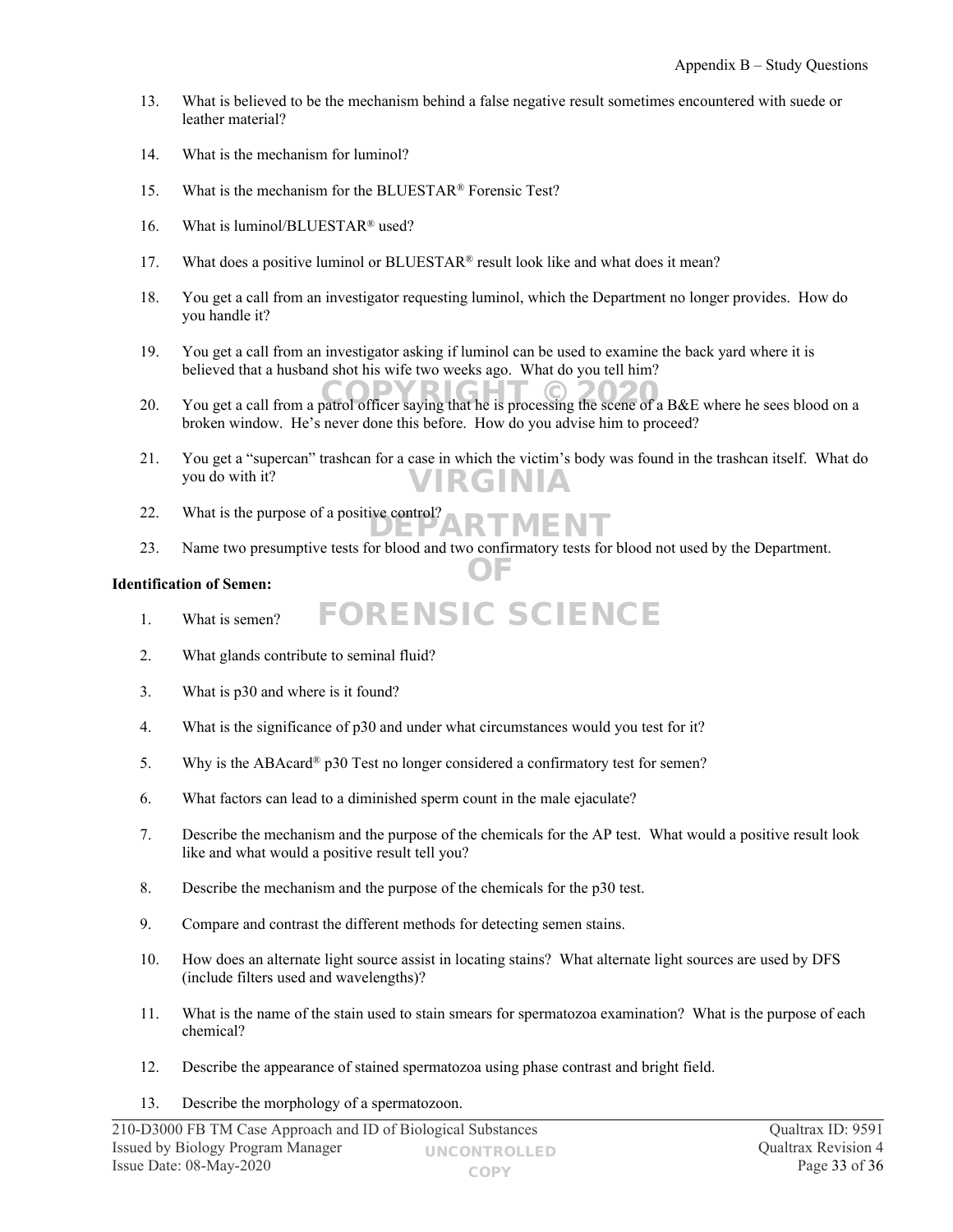- 14. What factors may affect the persistence of sperm in a living rape victim? What, if any, differences would one expect to find with regard to the persistence of sperm in a victim of rape and murder?
- 15. On average what is the total volume of seminal fluid per normal ejaculate? What is considered a normal sperm count per ml of seminal fluid?
- 16. What, if any, is the significance of observing only sperm heads vs. intact sperm on a vaginal/cervical smear?
- 17. What, if any, is the significance of observing only sperm heads vs. intact sperm in an extract from a bedsheet stain?
- 18. Explain the difference between seminal acid phosphatase and vaginal acid phosphatase.
- 19. If you do not detect a positive AP result on a swab or in a stain, is it possible to identify sperm? Explain your answer. Is it possible to detect male DNA?
- 20. You get a call from an investigator saying he has a girl who is pregnant due to a rape that occurred about 6 weeks ago. She wants to get an abortion now. What do you advise the investigator? weeks ago. She wants to get an abortion now. What do you advise the investigator?
- 21. How do you preserve a used condom?
- 22. If you have some bedding with stains and the stains test AP NEG what would be your next step?
- 23. What does the literature report about the finding of spermatozoa on articles of clothing/bedding after laundering? DEPARTMEN
- 24. Is it possible for spermatozoa to be transferred to other articles of clothing/bedding during laundering?
- 25. If you have some swabs that test AP POS and an extract of the swabs is NEG for the sperm search, what is your next step? URENSIC SCIENCE
- 26. How long would you expect there to be sperm in the female reproductive tract? How about in a stain on bedding?
- 27. You get a call from an investigator who says he's working a case in which a victim was raped by her husband. Her previous intercourse with him was 3 days ago. What do you advise the investigator?

#### **Other Biological Substances:**

- 1. Describe the mechanism for the Urease test, including chemicals used and why.
- 2. Describe the mechanism for Edelman's test including chemicals used and why.
- 3. Are there any false positives for the Urease test? Edelman's test?
- 4. Why doesn't DFS test for urine or feces anymore?
- 5. What are some other methods used for the detection of urine and feces?
- 6. Name at least one method that can be used to indicate the presence of saliva. Why doesn't DFS test for saliva anymore?
- 7. Is there a test to indicate the presence of vaginal fluid? If there is such a test, why doesn't DFS use the test?
- 8. You receive a piece of bone and a piece of tissue from a decomposed body. How do you preserve these samples for possible future testing?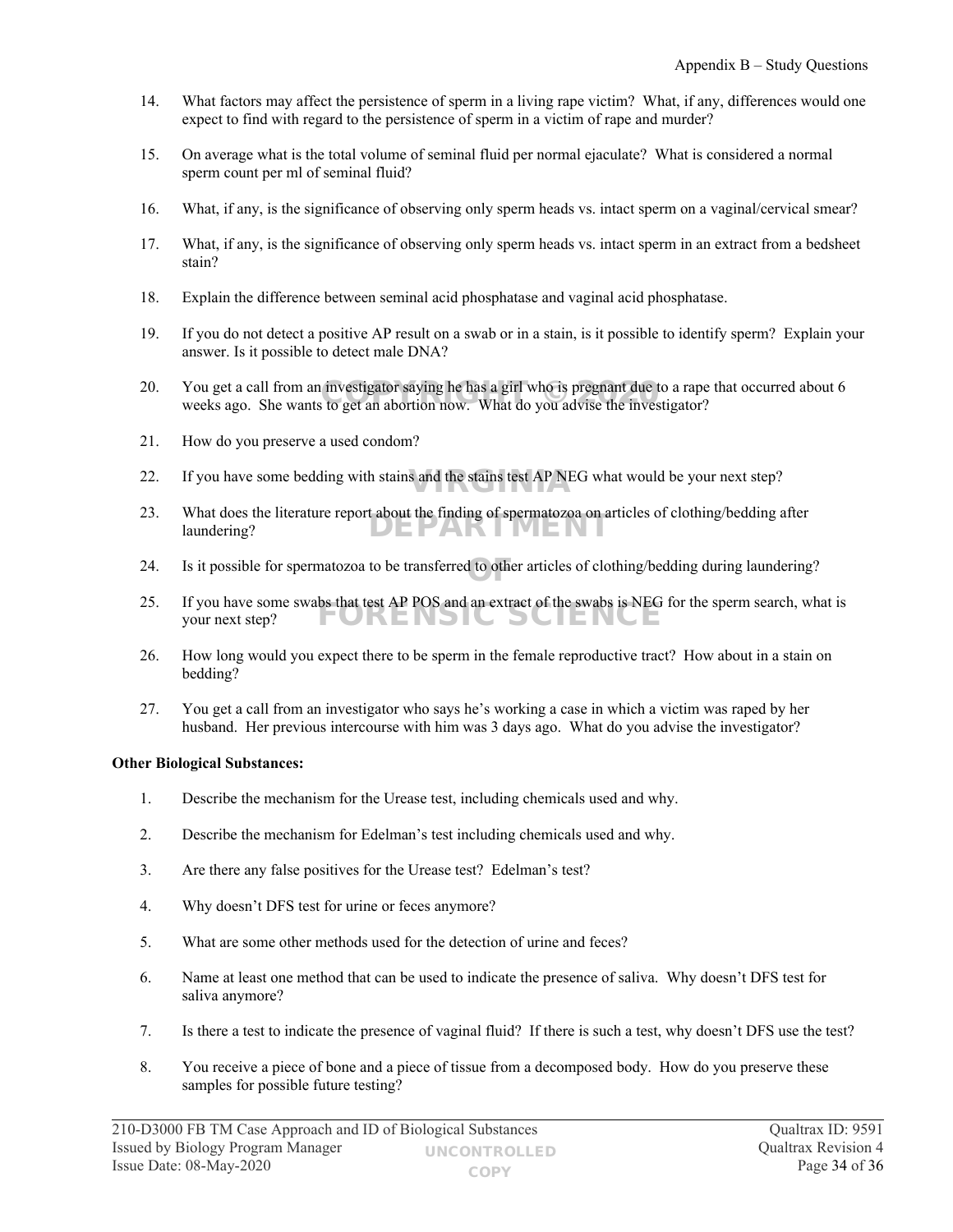9. You get a call from an investigator saying he has what appears to be a piece of scalp tissue on broken glass at a felonious assault scene. What do you tell him to do with regard to packaging it and submitting it to the lab?

#### **Related Procedures:**

- 1. What is a PERK?
- 2. What is a FNE? SANE?
- 3. What is the difference between a Victim PERK, Suspect PERK, OCME PERK and Buccal Swab Kit?
- 4. List the components of each of the Kits listed above.
- 5. Why might PERK vaginal/cervical swabs be slightly blue? Slightly green?
- 6. Some laboratories around the country may still conduct conventional serological typing before DNA analysis Some laboratories around the country may still conduct conventional serological typing be is conducted. Why doesn't DFS do that? What are the pros/cons for using this approach?
- 7. Is it important to document the surface of a stain's origin on an item of clothing? Explain how you would determine if a stain is deposited on the inside or outside of a piece of clothing.
- 8. An investigator calls and says he has a case that was analyzed by a DFS employee who has since left the laboratory. ABO and enzyme typing were previously done. Now he has a suspect for the case and wants ABO and enzyme typing were previously done. Now he has a suspect for the case and wandplaced and enzyme typing conducted on the suspect's sample so that it can be compared to the previous results. What do you tell him?
- 9. I checked the lot number on the urease reagent and noticed that it had expired. You used this expired OF chemical in testing a high profile case and testing cannot be redone. Can you rely on the results you chemical in testing a high profile case and testing cannot be redone. Can you
- 10. You are examining a bed sheet and notice a possible footwear impression on it. What do you do?
- 11. You open a bag containing a knife that may be the weapon used in a murder. You see a possible fingerprint in red stains on the handle. What do you do?
- 12. You receive a call from an officer at the scene of an assault. He observes what he believes to be blood on the sidewalk, but doesn't know how to collect it. What do you tell him?
- 13. You receive a call from an officer at the scene of a breaking and entering. Apparently the unknown perpetrator cut himself when he broke the window to gain entry. There is blood on glass on the floor and blood on glass still in the window. He needs to know how to collect these samples. What do you tell him about collecting, packaging, and submitting the blood to the lab?

#### **Testimony and Expert Witness Qualification**

- 1. What is the difference between quality assurance and quality control?
- 2. How is quality control maintained in your laboratory?
- 3. Name 3 quality control measures you take in the laboratory?
- 4. Explain the following:
	- Rules of evidence admissibility
	- Hearsay evidence admissibility
	- Public document evidence admissibility